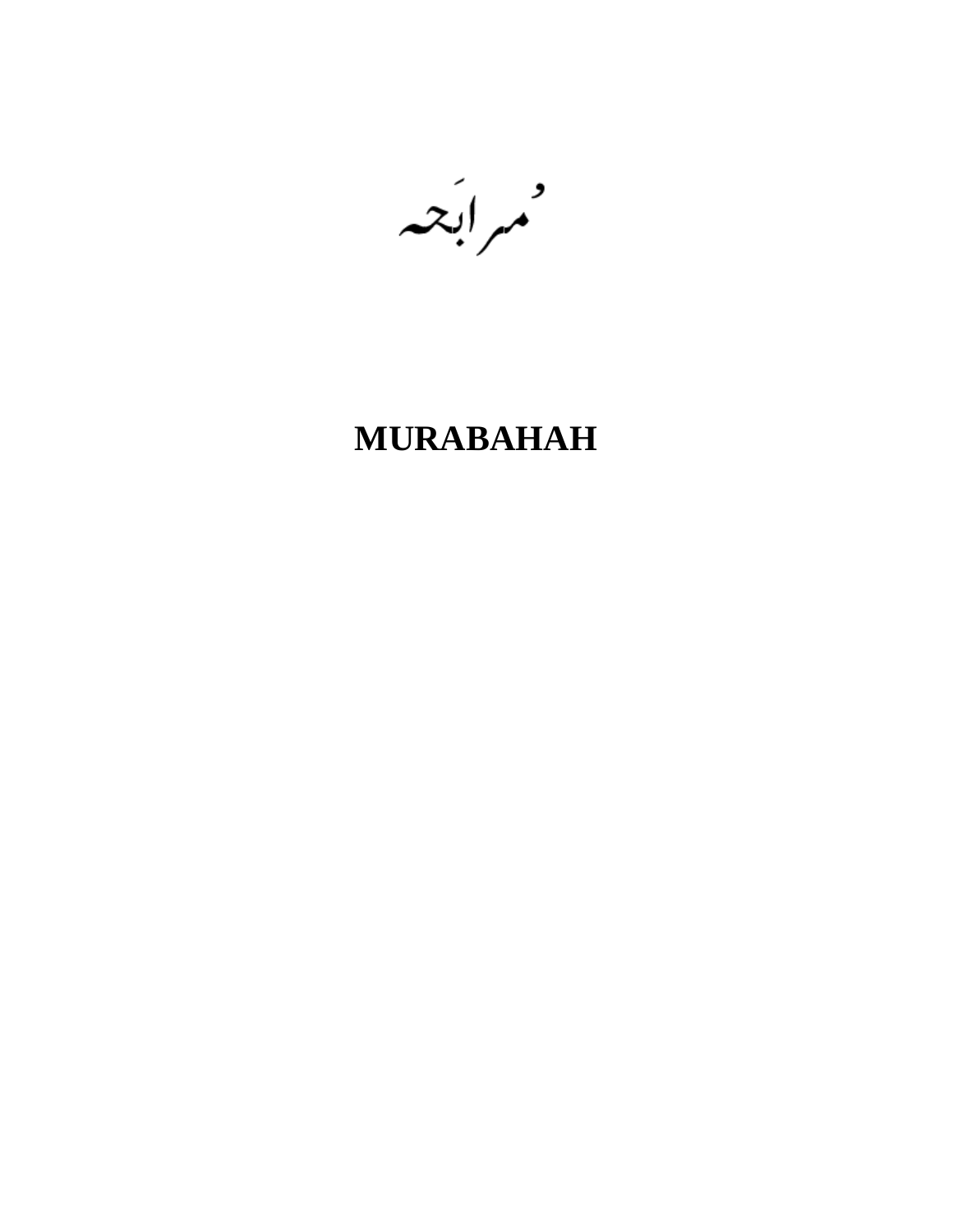#### **THIS MURABAHAH FACILITY AGREEMENT**

(the "Agreement") is made at\_\_\_\_\_on \_\_\_ day of \_\_\_\_\_ by and

#### **BETWEEN**

\_\_\_\_\_\_\_\_\_\_\_\_\_\_\_\_\_\_\_\_\_\_\_\_\_\_\_\_\_\_\_\_\_\_\_\_\_\_, (hereinafter referred to as the "Client" which expression shall where the context so permits mean and include its successors in interest and permitted assigns) of the one part

#### **AND**

(hereinafter referred to as the "Modaraba" which expression shall where the context so permits mean and include its successors in interest and assigns) of the other part.

IT IS AGREED BY THE PARTIES as follows:

# **1. PURPOSE AND DEFINITIONS**

**1.01** This Agreement sets out the terms and conditions upon and subject to which the Modaraba has agreed to purchase the Goods from time to time from the Suppliers and upon which the Modaraba has agreed to sell the same to the Client from time to time by way of Murabahah facility.

**1.02** In this Agreement, unless the context otherwise requires:

**"Act"** means the Financial Modaraba (Recovery of Finances) Ordinance, 2001 or any statutory modification or re-promulgation thereof;

**"Agent"** means the person appointed under the terms of the Agency Agreement;

**"Agency Agreement"** means the Agency Agreement between the Modaraba and the Client as provided in the Murabahah Document # 2;

**"Business Day"** means a day on which the offices of the Modaraba are open for normal business in Pakistan;

**"Cost Price"** means the amount which may be incurred by and/or on behalf of the Modaraba for the acquisition of Goods plus all costs, duties, taxes and charges incidental to and connected with acquisition of Goods;

**"Contract Price"** means aggregate of Cost Price and a Profit of \_\_\_ per cent calculated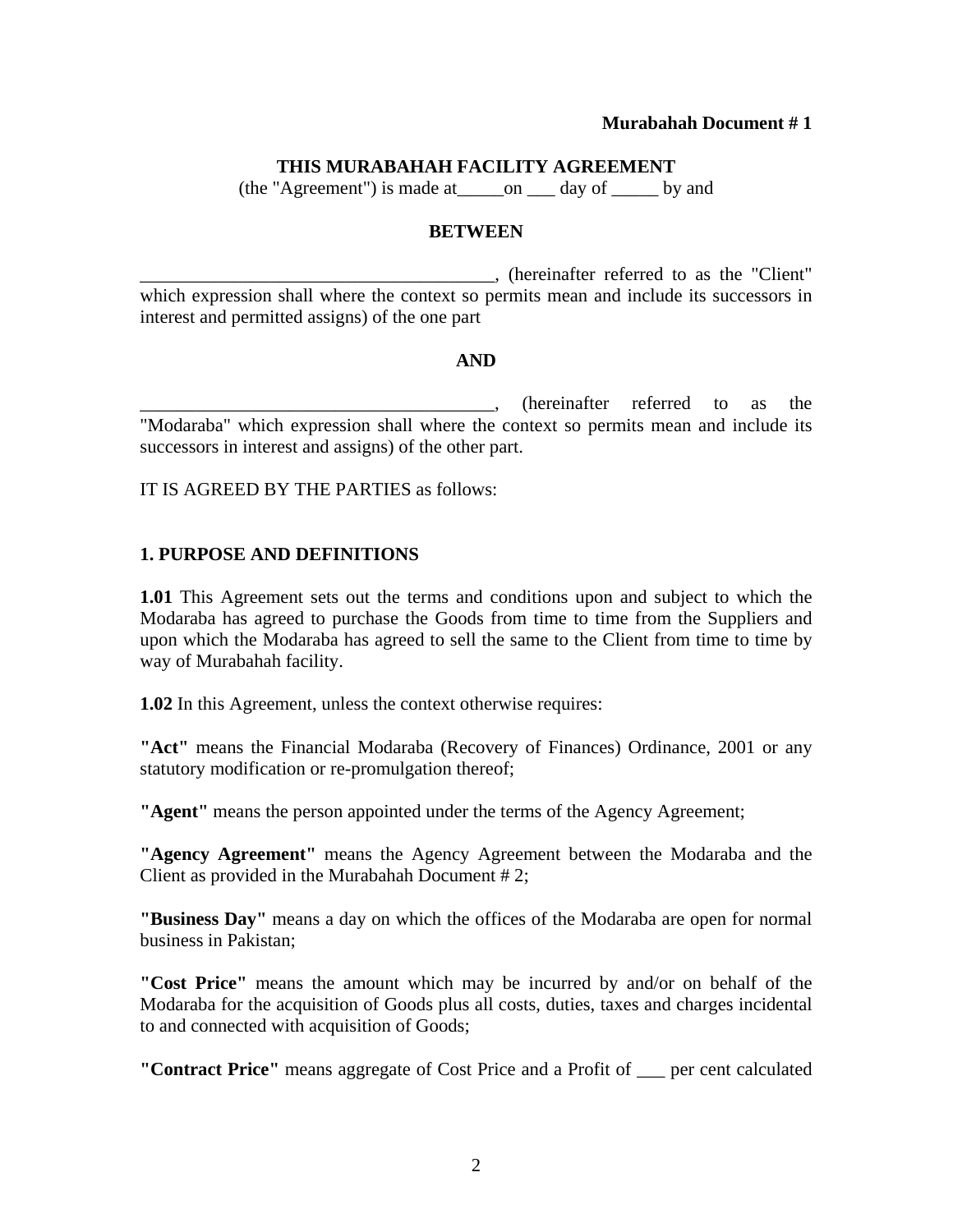thereon payable by the Client to the Modaraba for Goods as stipulated in Part-III of the Declaration (Murabahah Document # 5) to be issued by the Modaraba from time to time;

**"Declaration"** means Declaration as set out in Murabahah Document # 5;

**"Event of Default"** means any of the events or circumstances described in Clause 9 hereto;

**"Goods"** mean the Goods as may be specified in the Purchase Requisition(s) to be issued by the Client from time to time;

**"Indebtedness"** means any obligation of the Client for the payment or any sum of money due or, payable under this Agreement;

**"License"** means any license, permission, authorization, registration, consent or approval granted to the Client for the purpose of or relating to the conduct of its business;

**"Lien"** shall mean any mortgage, charge, pledge, hypothecation, security interest, lien, right of set-off, contractual restriction (such as negative covenants) and any other encumbrance;

**"Payment Date"** or **"Payment Dates"** means the respective dates for the payment of the installments of the Contract Price or part thereof by the Client to the Modaraba as specified in Murabahah Document # 6 hereto, or, if such respective due date is not a Business Day, the next Business Day;

**"Profit"** means any part of the Contract Price which is not a part of the Cost Price;

**"Parties"** mean the parties to this Agreement;

**"Principal Documents"** means this Agreement, the Agency Agreement; and the Security Documents;

**"Promissory Note"** is defined in Clause 3.02 and is negotiable only at the face value, if required;

**"Prudential Regulations"** means Prudential Regulations or other regulations as are notified from time to time by the SECP.

**"Purchase Requisition"** means a request from time to time by the Client to the Modaraba as per Murabahah Document # 3/1;

**"Receipt"** means a confirmation by the Client (as Agent of the Institution) of receipt of funds by the Supplier for the supply of Goods Murabahah Document # 4.

**"Security Documents"** and "**Security**" is defined in Clause 3;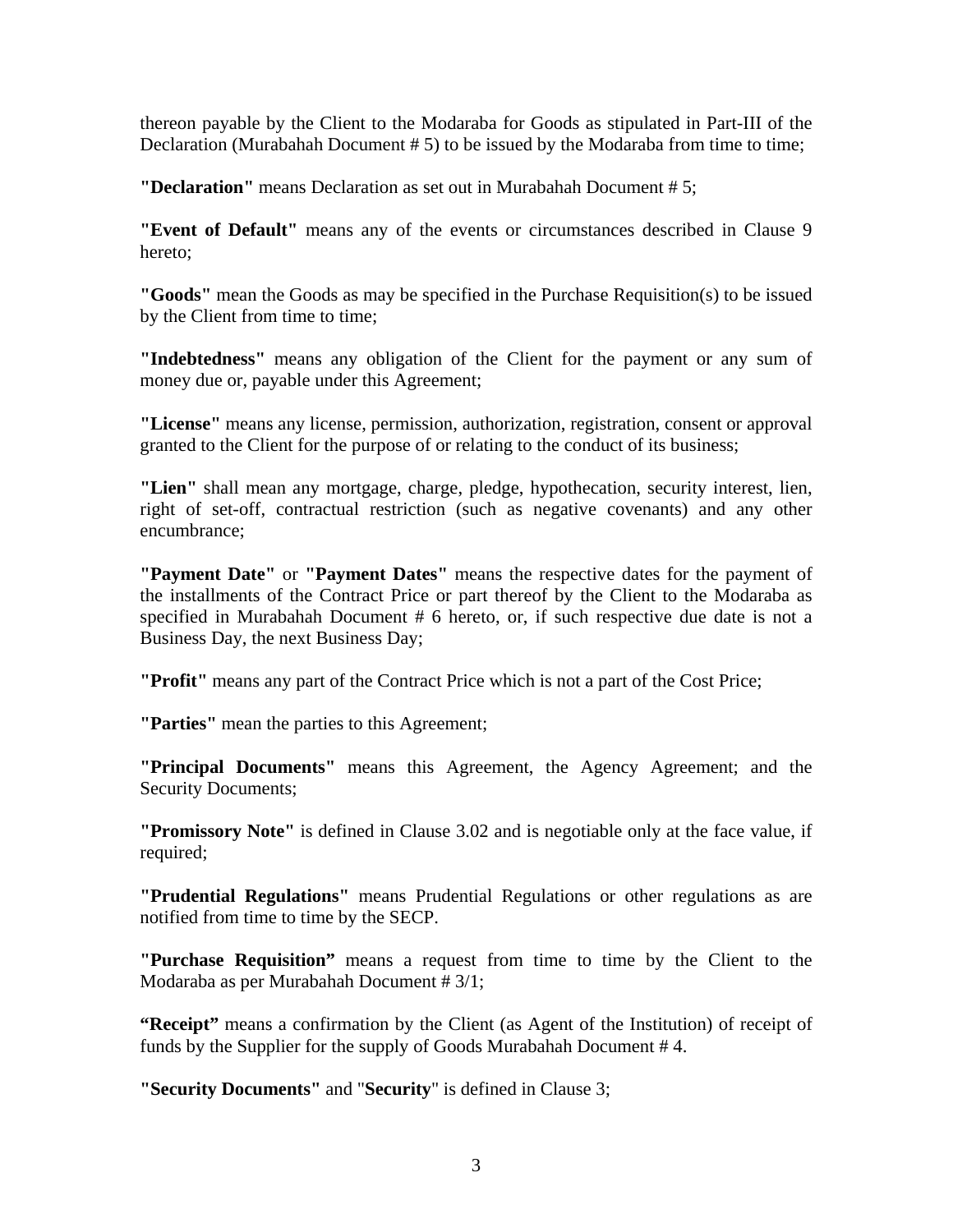**"Supplier"** means the supplier from whom the Modaraba acquires Title to the Goods;

**"Secured Assets"** means (insert description of assets in respect of which charge/mortgage may be created) offered as security by the Client;

**"Rupees"** or "Rs." means the lawful currency of Pakistan;

**"SECP"** means the Securities and Exchange Commission of Pakistan;

**"Title"** means such title or other interest in the Goods as the Modaraba receives from the Supplier;

**"Taxes"** includes all present and future taxes (including central excise duty and sales tax), levies, imposts, duties, stamp duties, penalties, fees or charges of whatever nature together with delayed payment charges thereon and penalties in respect thereof and

"**Taxation**" shall be construed accordingly;

**"Value Date"** means the date on which the Cost Price will be disbursed by the Modaraba as stated in the Purchase Requisition.

- **1.03** Clause headings and the table of contents are inserted for convenience of reference only and shall be ignored in the interpretation of this Agreement. In this Agreement, unless the context otherwise requires, references to Clauses and Murabahah Documents are to be construed as references to the clauses of, and Murabahah Documents to, this Agreement and references to this Agreement include its Murabahah Documents; words importing the plural shall include the singular and vice versa and reference to a person shall be construed as including references to an individual, firm, Institution, corporation, unincorporated body of persons or any state or any Agency thereof.
- **1.04** The recitals herein above and Murabahah Documents to this Agreement shall form an integral part of this Agreement.

# **2. SALE AND PURCHASE OF THE GOODS**

**2.01** The Modaraba agrees to sell the Goods to the Client to a maximum contract amount of Rs.  $\qquad \qquad$  and the Client agrees to purchase the Goods from the Modaraba from time to time at the contract price. Upon receipt by the Modaraba of the Client's Purchase Requisition advising the Modaraba to purchase the Goods and making payment therefore, the Modaraba shall acquire the Goods either directly or through the Agent. The payment for such goods shall be made by the Modaraba to the Supplier/Agent on submission of Purchase Advice by the Client/Agent. The said receipt shall be substantially in a form given in Murabahah Document # 4. (For making payment to the Supplier the modaraba should prepare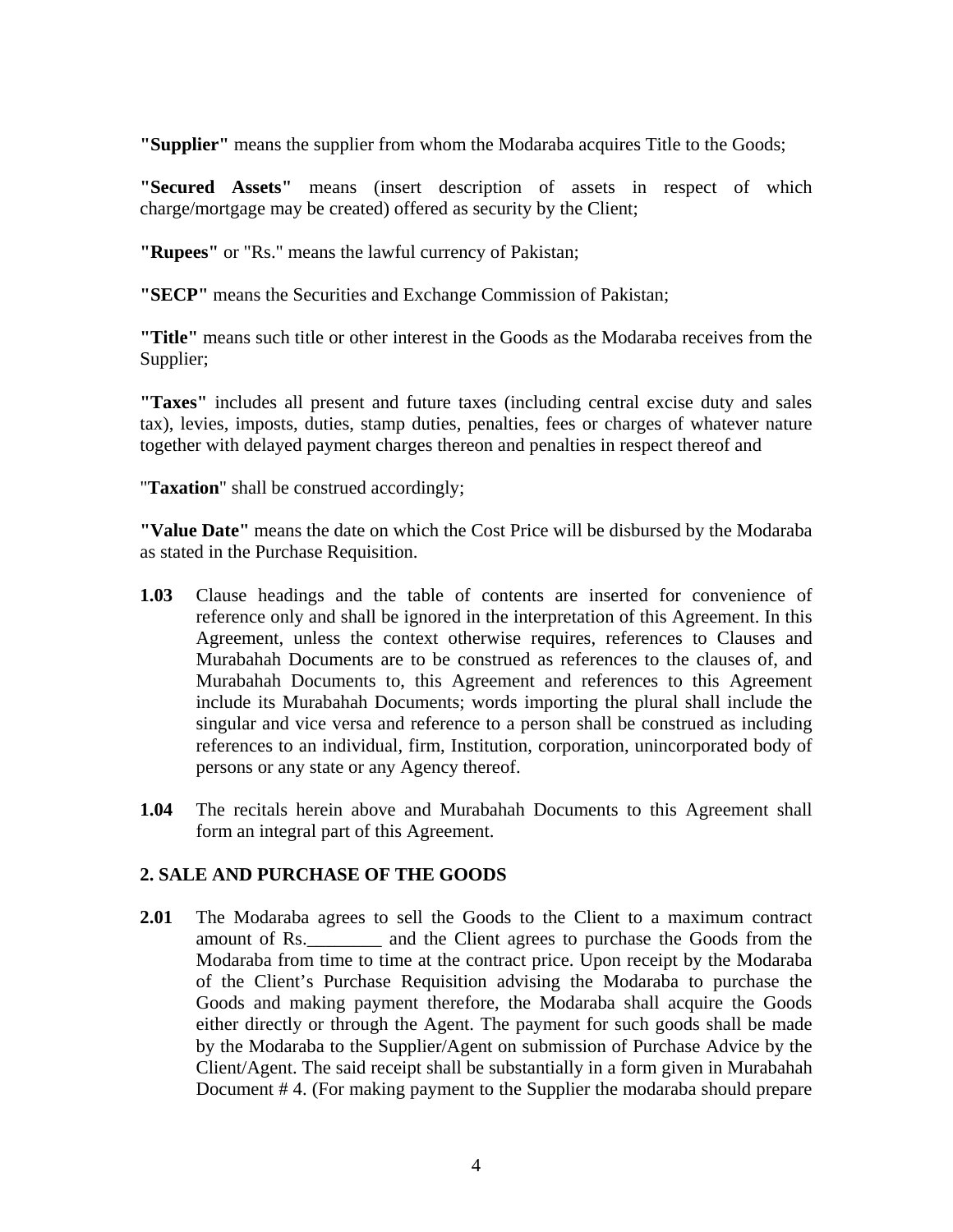a Pay Order/Crossed Cheque, etc. in the name of Supplier/Agent that should be handed over to him through client/agent. The supplier should issue invoice in the name of Bank Account Client e.g. " $1^{\text{st}}$  Islamic Bank – ABC Company". This way, the problem of claiming Sales or other Taxes Refund could be solved easily).

- **2.02** Upon receipt of purchase of Goods by the Institution, directly or through an Agent, from the Supplier, the Goods shall be at the risk and cost of the Modaraba until such time that these Goods are sold to the Client, to be evidenced by the acceptance, duly signed and endorsed by the Modaraba in Part-III of the Declaration.
- **2.03** After the purchase of Goods by the Institution, the Client shall offer to purchase the Goods from the Modaraba at the Contract Price in the manner provided in the Part-II of the Declaration.
- **2.04** The Client's purchase of Goods from the Modaraba shall be effected by the exchange of an offer and acceptance between the Client and the Modaraba as stipulated in the Declaration.

# **3. SECURITY**

**3.01** As security for the indebtedness of the Client under this Agreement, the Client shall: -

**(a)** Furnish to the Modaraba collateral(s)/security(ies), substantially in the form and substance attached hereto as Murabahah Document # 7;

**(b)** Execute such further deeds and documents as may from time to time be required by the Modaraba for the purpose of more fully securing and or perfecting the security created in favour of the Institution; and

**(c)** Create such other securities to secure the Client's obligations under the Principal Documents as the parties hereto, may by mutual consent agree from time to time.

(The above are hereinafter collectively referred to as the "**Security**").

**3.02** In addition to above, the Client shall execute a demand promissory note in favour of the Modaraba for the amount of the Contract Price (the "Promissory Note");

(The **Security** and the Promissory Note are hereinafter collectively referred to as the "**Security Documents**").

#### **4. FEES AND EXPENSES**

The Client shall pay to the Modaraba on demand within 15 days of such demand being made, all expenses (including legal and other ancillary expenses) incurred by the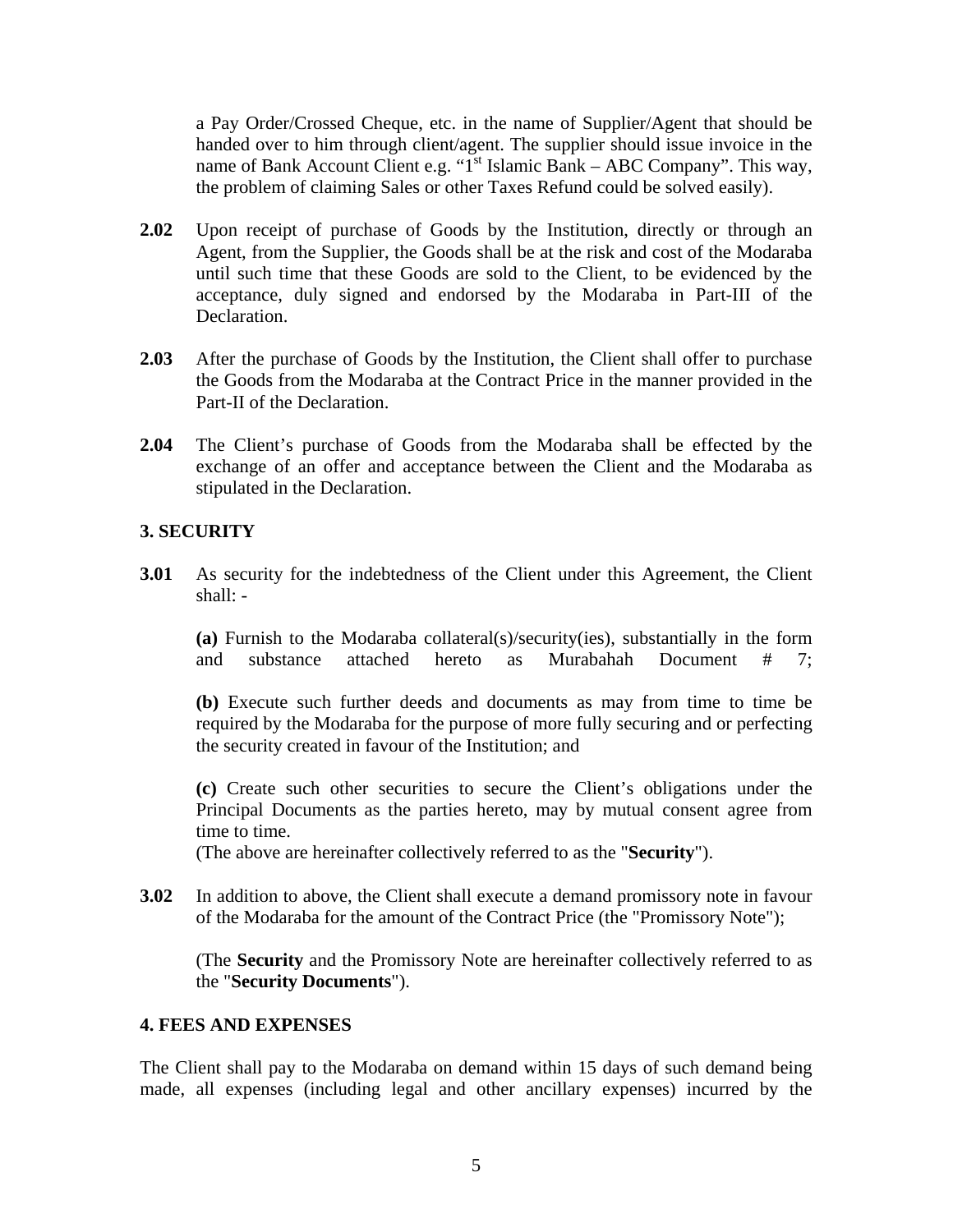Modaraba in connection with the negotiation, preparation and execution of the Principal Documents and of amendment or extension of or the granting of any waiver or consent under the Principal Documents.

# **5. PAYMENT OF CONTRACT PRICE**

- **5.01** All payments to be made by the Client under this Agreement shall be made in full, without any set-off, roll over or counterclaim whatsoever, on the due date and when the due date is not a Business Day, the following Business Day and save as provided in Clause 5.02, free and clear of any deductions or withholdings, to a current account of the Modaraba as may be notified from time to time, and the Client will only be released from its payment obligations hereunder by paying sums due into the aforementioned account.
- **5.02** If at any time the Client is required to make any non refundable and nonadjustable deduction or withholding in respect of Taxes from any payment due to the Modaraba under this Agreement, the sum due from the Client in respect of such payment shall be increased to the extent necessary to ensure that, after the making of such deduction or withholding, the Modaraba receives on the Payment Date, a net sum equal to the sum which it would have received had no such deduction or withholding been required to be made and the Client shall indemnify the Modaraba against any losses or costs incurred by the Modaraba by reason of any failure of the Client to make any such deduction or withholding. The Client shall promptly deliver to the Modaraba any receipts, certificates or other proof evidencing the amounts (if any) paid or payable in respect of any deduction or withholding as aforesaid.

#### **6. REPRESENTATIONS AND WARRANTIES**

**a.** The Client warrants and represents to the Modaraba that:

**b.** The execution, delivery and performance of the Principal Documents by the Client will not

**(i)** contravene any existing law, regulations or authorization to which the Client is subject

**(ii)** result in any breach of or default under any agreement or other instrument to which the Client is a party or is subject to, or

**(iii)** contravene any provision of the constitutive documents of the Client or any resolutions adopted by the board of directors or members of the Client;

**c.** The financial statements submitted together with the notes to the accounts and all contingent liabilities and assets that are disclosed therein represent a true and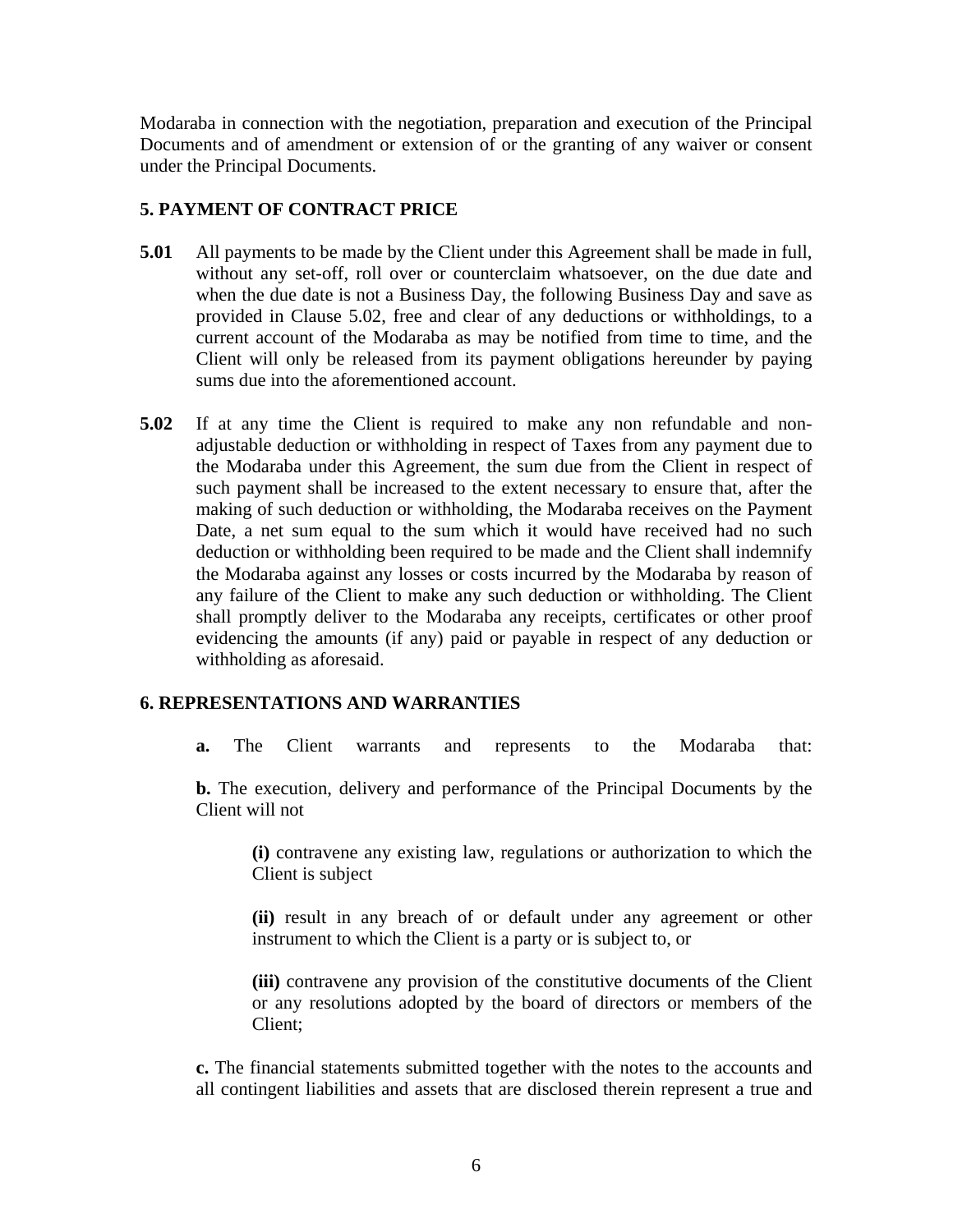fair financial position of the business and to the best of the knowledge of the client, its directors and principal officers, there are no material omissions and/or misrepresentations;

**d.** All requisite corporate and regulatory approvals required to be obtained by the Client in order to enter into the Principal Documents are in full force and effect and such approvals permit the Client, inter alia, to obtain financial facilities under this Agreement and perform its obligations hereunder and that the execution of the Principal Documents by the Client and the exercise of its rights and performance of its obligations hereunder, constitute private and commercial acts done for private and commercial purposes;

**e.** No material litigation, arbitration or administrative proceedings is pending or threatened against the Client or any of its assets;

**f.** It shall inform the Modaraba within \_\_\_\_ business days of an event or happening which may have an adverse effect on the financial position of the company, whether such an event is recorded in the financial statements or not as per applicable International Accounting Standards.

# **7. UNDERTAKING**

The Client covenants to and undertakes with the Modaraba that so long as the Client is indebted to the Modaraba in terms of this Agreement:

- **(a)** It shall inform the Modaraba of any Event of Default or any event, which with the giving of notice or lapse of time or both would constitute an Event of Default forthwith upon becoming aware thereof;
- **(b)** It shall provide to the Institution, upon written request, copies of all contracts, agreements and documentation relating to the purchase of the Goods;
- **(c)** The Client shall do all such things and execute all such documents which in the judgment of the Modaraba may be necessary to; (i) enable the Modaraba to assign or otherwise transfer the liability of the Client in respect of the Contract Price to any creditor of the Modaraba or to any third party as the Modaraba may deem fit at its absolute discretion; (ii) create and perfect the Security; (iii) maintain the Security in full force and effect at all times including the priority thereof; (iv) maintain, insure and pay all Taxes assessed in respect of the Secured Assets and protect and enforce its rights and title, and the rights of the Modaraba in respect of the Secured Assets, and; (v) preserve and protect the Secured Assets.

The Client shall at its own expense cause to be delivered to the Modaraba such other documentation and legal opinion(s) as the Modaraba may reasonably require from time to time in respect of the foregoing;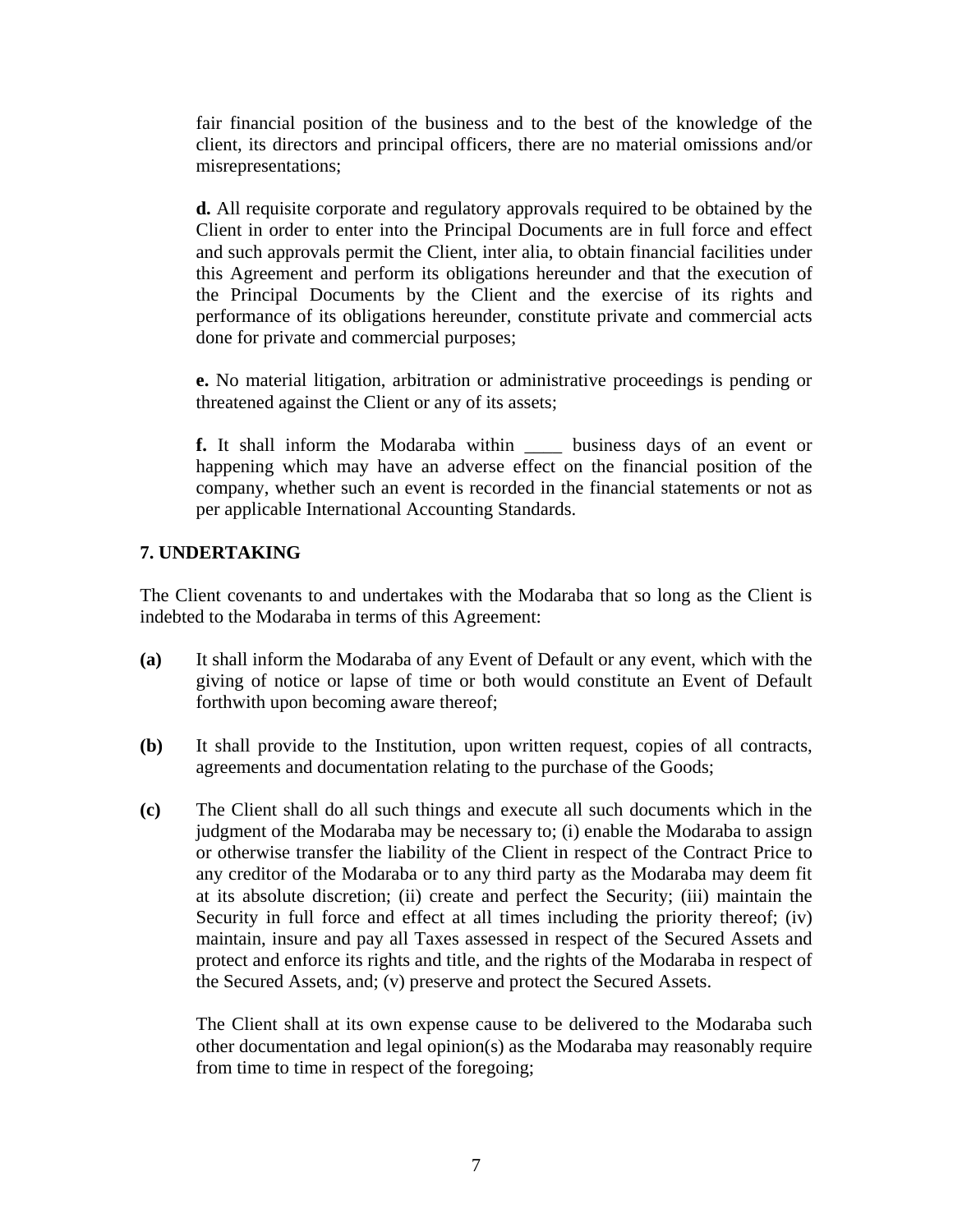- **(d)** It will satisfactorily insure all its insurable assets with reputable companies offering protection under the Islamic concept of Takaful. The Secured Assets shall be comprehensively insured (with a reputable insurance company to the satisfaction of the Institution) against all insurable risks, which may include fire, arson, theft, accidents, collision, body and engine damage, vandalism, riots and acts of terrorism, and to assign all policies of insurance in favour of the Modaraba to the extent of the amount from time to time due under this Agreement, and to cause the notice of the interest of the Modaraba to be noted on the policies of insurance, and to punctually pay the premium due for such insurances and to contemporaneously therewith deliver the premium receipts to the Institution. Should the Client fail to insure or keep insured the Secured Assets and/or to deliver such policies and premium receipts to the Institution, then it shall be lawful for the Institution, but not obligatory, to pay such premia and to keep the Secured Assets so insured and all cost charges and expenses incurred by it for the purpose shall be charged to and paid by the Client as if the same were part of the Indebtedness. The Client expressly agrees that the Modaraba shall be entitled to adjust, settle or compromise any dispute with the insurance company(ies) and the insurance arising under or in connection with the policies of insurance and such adjustments/compromises or settlements shall be binding on the Client and the Modaraba shall be entitled to appropriate and adjust the amount, if any received, under the aforesaid policy or policies towards part or full satisfaction of the Client's indebtedness arising out of the above arrangements and the Client shall not raise any question or objection that larger sums might or should have been received under the aforesaid policy nor the Client shall dispute its liability(ies) for the balance remaining due after such payment/adjustment;
- **(e)** Except as required in the normal operation of its business, the Client shall not, without the written consent of the Institution, sell, transfer, lease or otherwise dispose of all or a sizeable part of its assets, or undertake or permit any merger, consolidation, dismantling or re organization which would materially affect the Client's ability to perform its obligations under any of the Principal Documents;
- **(f)** The Client shall not (and shall not agree to), except with the written consent of the Institution, create, incur, assume or suffer to exist any Lien whatsoever upon or with respect to the Secured Assets and any other assets and properties owned by the Client which may rank superior, pari passu or inferior to the security created or to be created in favour of the Modaraba pursuant to the Principal Documents;
- **(g)** It than by performance), amendment or waiver or indulgence under any material provision of any of the Principal Documents;

**(i)** Any event or factor, any litigation or proceedings pending or threatened against the Client which could materially and adversely affect or be likely to materially and adversely affect:

**(a)** the financial condition of the Client;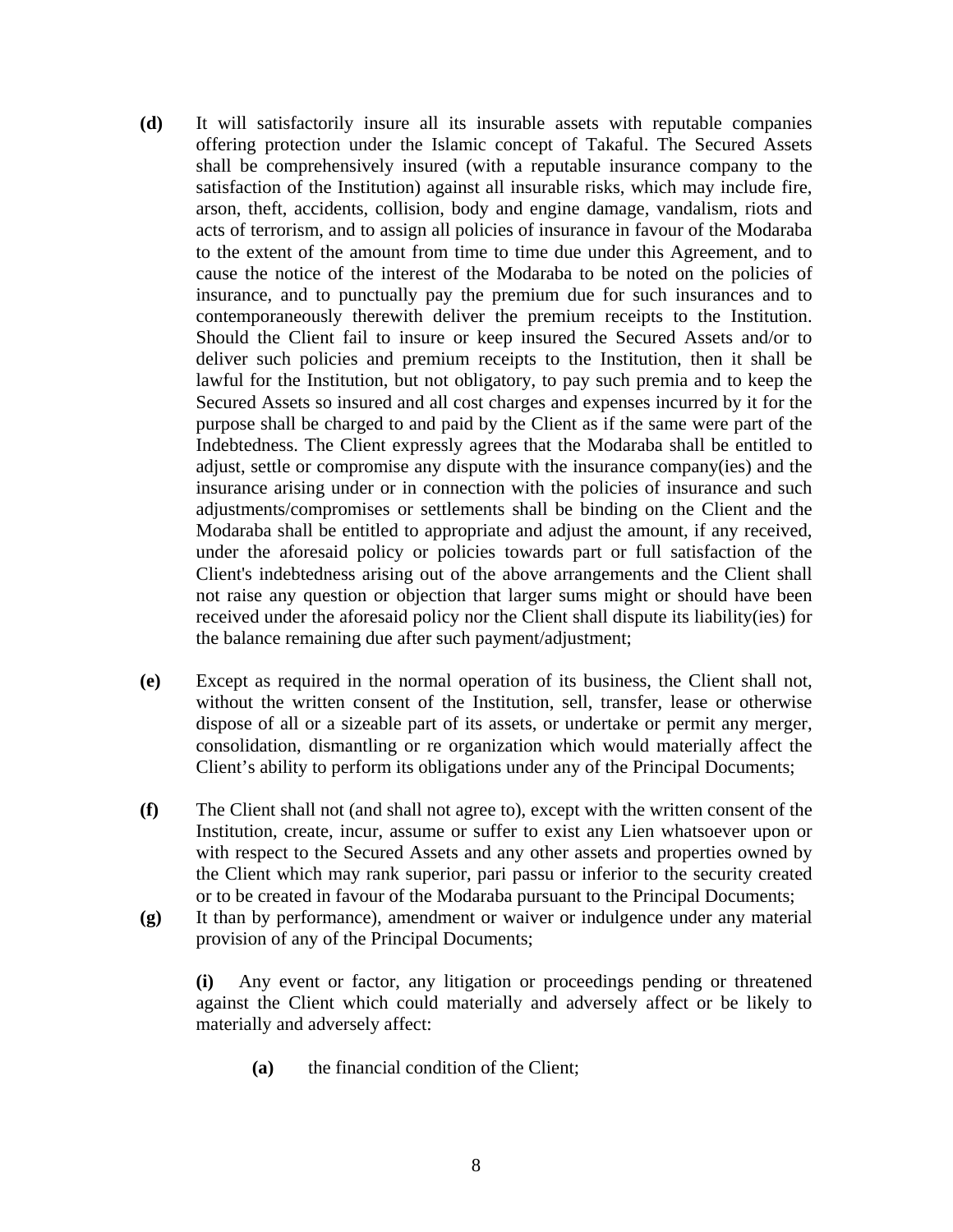- **(b)** business or operations of the Client; and
- **(c)** the Client's ability to meet its obligations when due under any of the principal Documents;
- **(ii)** Any change in the directors of the Client;

**(iii)** Any actual or proposed termination, rescission, discharge (otherwise than by performance), amendment or waiver or indulgence under any material provision of any of the Principal Documents;

**(iv)** Any material notice or correspondence received or initiated by the Client relating to the License, consent or authorization necessary for the performance by the Client of its obligations under any of the Principal Documents.

#### **8. CONDITIONS PRECEDENT**

**8.01** The obligation of the Modaraba to pay the Cost Price shall be subject to the receipt by the Modaraba (in form and substance acceptable to the Institution) at least Business Days prior to the Value Date of:

**(i)** Documentary evidence that:

**(a)** This Agreement and the Agency Agreement (should the Modaraba appoint the Client as its Agent) have been executed and delivered by the Client;

**(b)** The Client's representatives are duly empowered to sign the Principal Documents for and on behalf of the Client and to enter into the covenants and undertakings set out herein or which arise as a consequence of the Client entering into the Principal Documents;

**(c)** The Client has taken all necessary steps and executed all documents required under or pursuant to the Principal Documents or any documents creating or evidencing the Security in favour of the Modaraba and has perfected the Security as required by the Institution.

**(ii)** Certified copy of the Memorandum and Articles of Association of the Client.

**(iii)** Certified copies of the Client's audited financial statements for the last year.

**(iv)** The Purchase Requisition.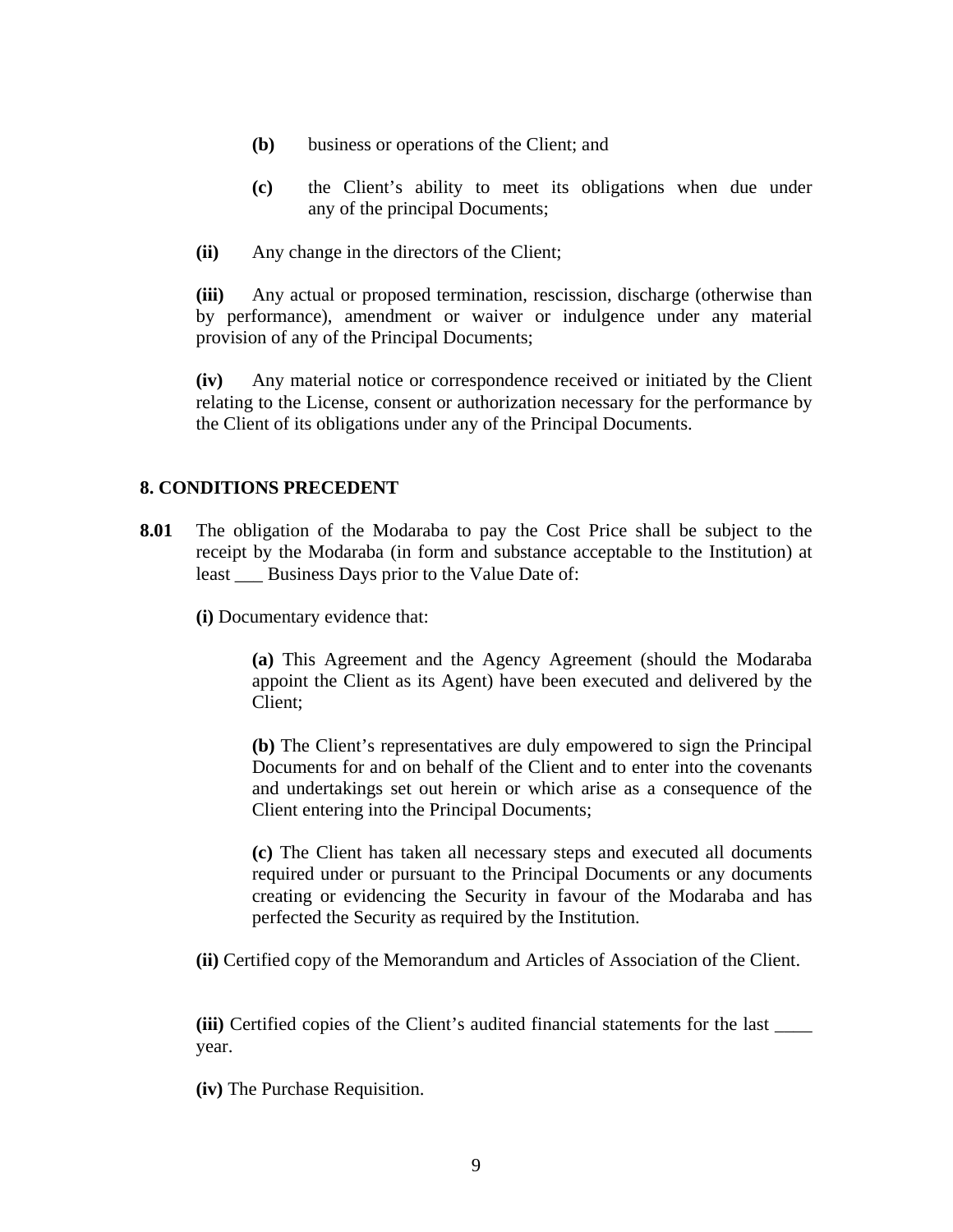**8.02** The obligation of the Modaraba to pay the Cost Price on the Value Date shall be further subject to the fulfillment of the following conditions (as shall be determined by the Modaraba in its sole discretion):

**(a)** The payment of Cost Price by the Modaraba to the Supplier on the Value Date shall not result in any breach of any law or existing agreement;

**(b)** The Security has been validly created, perfected and is subsisting in terms of this Agreement;

**(c)** The Modaraba has received such other documents as it may reasonably require in respect of the payment of the Cost Price;

**(d)** No event or circumstance which constitutes or which with the giving of notice or lapse of time or both, would constitute an Event of Default shall have occurred and be continuing or is likely to occur and that the payment of the Cost Price shall not result in the occurrence of any Event of Default;

**(e)** Delivery by the Client to the Modaraba of a true and complete extract of all relevant parts of the minutes of a duly convened meeting of its Board of Directors approving the Principal Documents and granting the necessary authorizations for entering into, execution and delivery of the Principal Documents which shall be duly signed and certified by the person authorized by the Board for this purpose;

**(f)** All fees, commission, expenses required to be paid by the Client to the Modaraba have been received by the Institution.

**8.03** Any condition precedent set forth in this Clause 8 may be waived and or modified by the mutual written consent of the parties hereto.

#### **9. EVENTS OF DEFAULT**

**9.01** There shall be an Event of Default if in the opinion of the Institution

**(a)** Any representation or warranty made or deemed to be made or repeated by the Client in or pursuant to the Principal Documents or in any document delivered under this Agreement is found to be incorrect;

**(b)** Any Indebtedness of the Client to the Modaraba in excess of Rs.\_\_\_\_\_\_\_\_\_/- (Rupees only) is not paid when due or becomes due or capable of being declared due prior to its stated maturity;

**9.02** Notwithstanding anything contained herein, the Modaraba may without prejudice to any of its other rights, at any time after the happening of an Event of Default by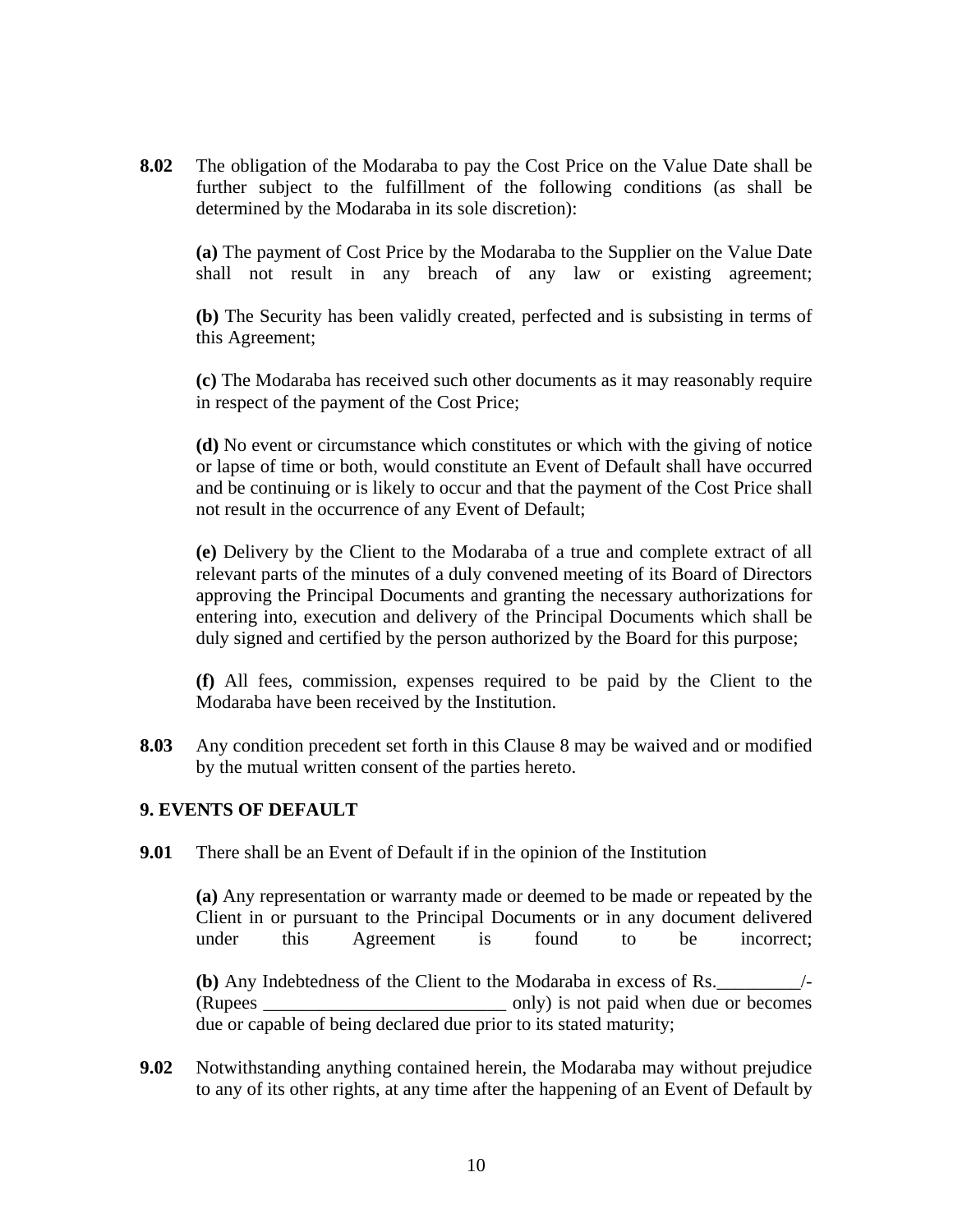notice to the Client declare that entire amount by which the Client is indebted to the Modaraba shall forthwith become due and payable.

# **10. PENALTY**

- **10.1** Where any amount is required to be paid by the Client under the Principal Documents on a specified date and is not paid by that date, or an extension thereof, permitted by the Modaraba without any increase in the Contract Price, the Client hereby undertakes to pay directly to the Charity Fund, constituted by the Institution, a sum calculated  $\omega$  ------% per annum for the entire period of default, calculated on the total amount of the obligations remaining un-discharged. The Charity Fund shall be used at the absolute discretion of the Institution, exclusively for the purposes of approved charity.
- **10.2** In case (i) any amount(s) referred to in clause 10.01 above, including the amount undertaken to be paid directly to the Charity Fund, by the Client, is not paid by him, or (ii) the Client delays the payment of any amount due under the Principal Documents and/ or the payment of amount to the Charity Fund as envisaged under Clause 10.01 above, as a result of which any direct or indirect costs are incurred by the Institution, the Modaraba shall have the right to approach a competent Court (i) for recovery of any amounts remaining unpaid as well as (ii) for imposing of a penalty on the Client. In this regard the Client is aware and acknowledges that notwithstanding the amount paid by the Client to the Charity Fund of the Institution, the Court has the power to impose penalty, at its discretion, and from the amount of such penalty, a smaller or bigger part, depending upon the circumstances, can be awarded as solatium to the Institution, determined on the basis of direct and indirect costs incurred, other than the opportunity cost.

**10.03** The Modaraba, with the approval of the Board of Directors shall forward the proceeds to charity for its onward distribution among approved charitable/religious/ welfare institutions.

**10.04** The account for charity shall be separately maintained and audited, and be disclosed separately in the financial statements of the Modaraba.

# **11. INDEMNITIES**

The Client shall indemnify the Modaraba against any expense which the Modaraba shall prove as rightly incurred by it as a consequence of

**(a)** the occurrence of any Event of Default,

**(b)** the purchase and sale of Goods or any part thereof by the Client or the ownership thereof, and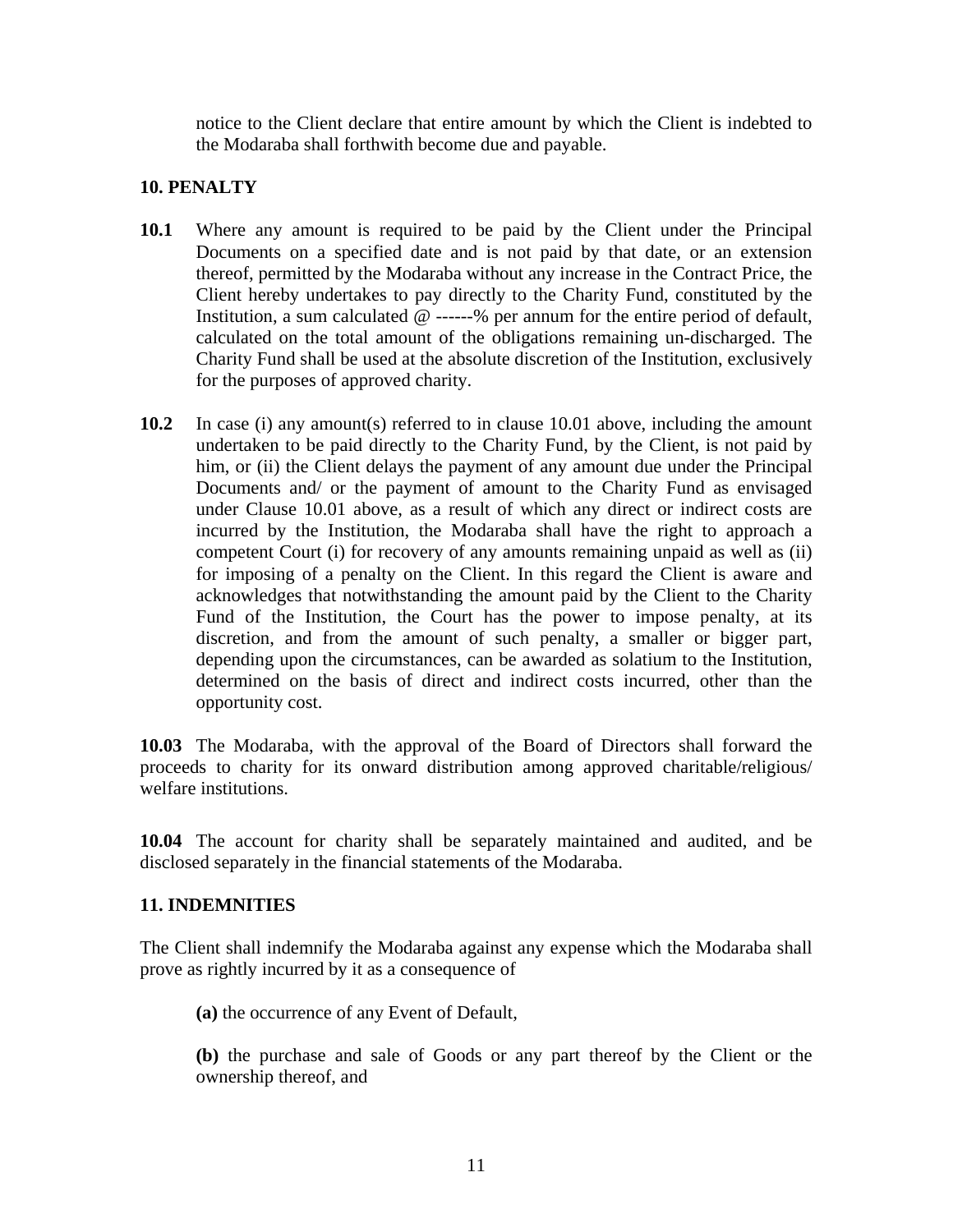**(c)** any misrepresentation.

# **12. SET-OFF**

The Client authorizes the Modaraba to apply any credit balance to which the Client is entitled or any amount which is payable by the Modaraba to the Client at any time in or towards partial or total satisfaction of any sum which may be due or payable from the Client to the Modaraba under this Agreement.

# **13. ASSIGNMENT**

- **13.01** This Agreement shall be binding upon and inure to the benefit of and be enforceable by the Institution, the Client, and respective successors permitted assigns and transferees of the parties hereto, provided that the Client shall not assign or transfer any of its rights or obligations under this Agreement without the written consent of the Institution. The Modaraba may assign all or any part of its rights or transfer all or any part of its obligations and/or commitments under this Agreement to any Institution, or other person. The Client shall not be liable for the costs of the assignment and/or transfer of commitments hereunder by the Institution. If the Modaraba assigns all or any part of its rights or transfers all or any part of its obligations and commitments as provided in this Clause, all relevant references in this Agreement to the Modaraba shall thereafter be construed as a reference to the Modaraba and/or its assignee(s) or transferee(s) (as the case may be) to the extent of their respective interests.
- **13.02** The Modaraba may disclose to a potential assignee or transferee or to any other person who may propose entering into contractual relations with the Modaraba in relation to this Agreement such information about the Client as the Modaraba shall consider appropriate.

#### **14. FORCE MAJEURE**

Any delays in or failure by a Party hereto in the performance hereunder if and to the extent it is caused by the occurrences or circumstances beyond such Party's reasonable control, including but not limited to, acts of God, fire, strikes or other labor disturbances, riots, civil commotion, war (declared or not) sabotage, any other causes, similar to those herein specified which cannot be controlled by such Party. The Party affected by such events shall promptly inform the other Party of the occurrence of such events and shall furnish proof of details of the occurrence and reasons for its non-performance of whole or part of this Agreement. The parties shall consult each other to decide whether to terminate this Agreement or to discharge part of the obligations of the affected Party or extend its obligations on a best effort and on an arm's length basis.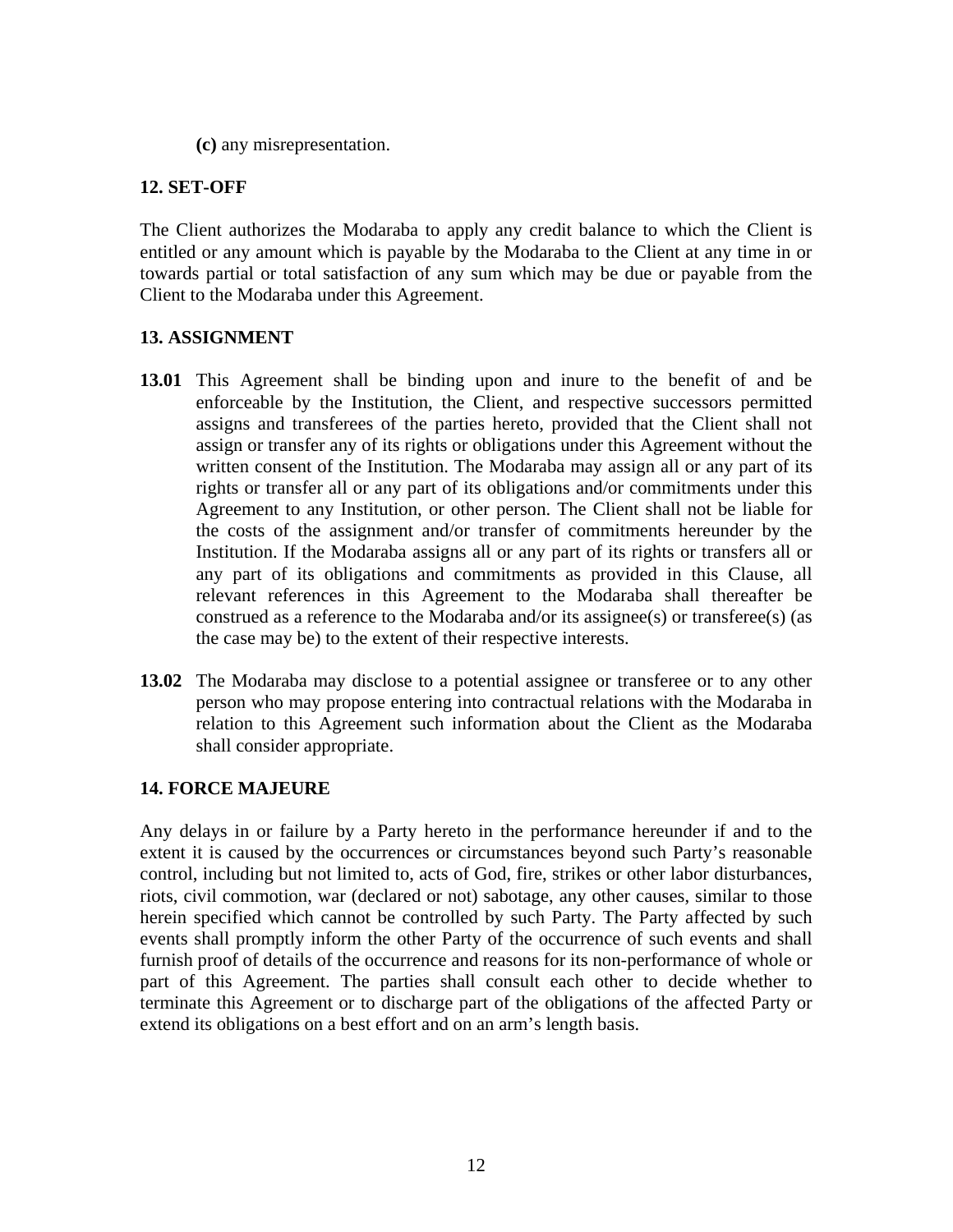# **15. GENERAL**

- **15.01** No failure or delay on the part of the Modaraba to exercise any power, right or remedy under this Agreement shall operate as a waiver thereof nor a partial exercise by the Modaraba of any power, right or remedy preclude any other or further exercise thereof or the exercise of any other power right or remedy. The remedies provided in this Agreement are cumulative and are not exclusive of any remedies provided by law;
- **15.02** This Agreement represents the entire agreement and understanding between the Parties in relation to the subject matter and no amendment or modification to this Agreement will be effective or binding unless it is in writing, signed by both Parties and refers to this Agreement;
- **15.03** This Agreement is governed by and shall be construed in accordance with Pakistan law. All competent courts at shall have the non-exclusive jurisdiction to hear and determine any action, claim or proceedings arising out of or in connection with this Agreement.
- **15.04** Nothing contained herein shall prejudice or otherwise affect the rights and remedies that may otherwise be available under law to the parties.
- **15.05** Any reconstruction, division, re-organization or change in the constitution of the Modaraba or its absorption in or amalgamation with any other person or the acquisition of all or part of its undertaking by any other person shall not in any way prejudice or affect its rights hereunder.
- **15.06** The two parties agree that any notice or communication required or permitted by this agreement shall be deemed to have been given to the other party seven days after the same has been posted by registered mail or the next Business Day if given by a facsimile message or telex or by any other electronic means, or the next Business Day as counted from the date of delivery if delivered by courier mail;
- **15.07** This agreement may be amended or any term or condition waived only in writing executed by persons duly authorized, provided that no term or condition which has the effect of materiality altering the agreement or which is otherwise repugnant to Shariah shall be added, deleted or waived.

**IN WITNESS WHEREOF**, the Parties to this Agreement have caused this Agreement to be duly executed on the date and year first aforementioned.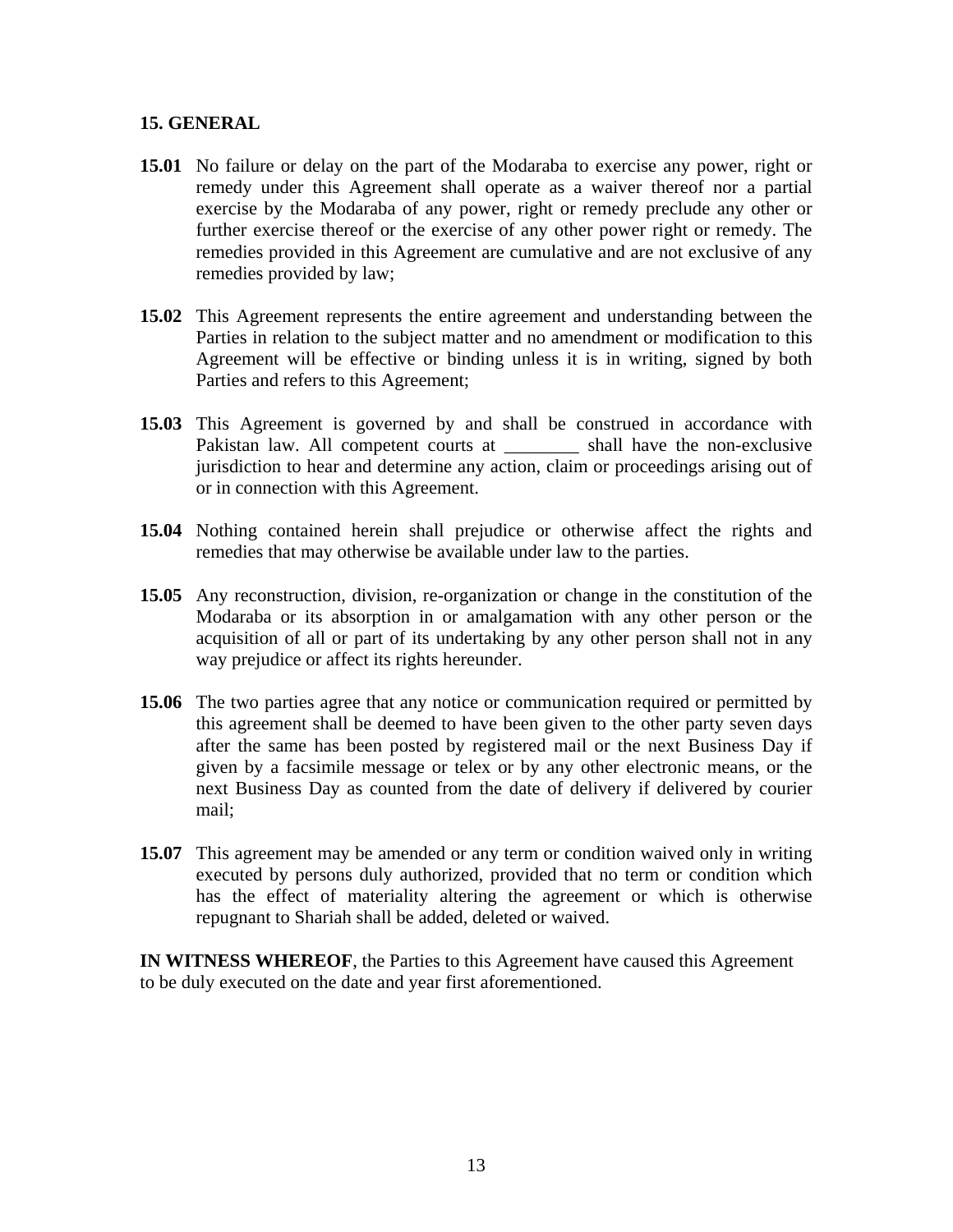| For and on behalf of | For and on behalf of [insert name of the<br>Modaraba] |  |  |  |
|----------------------|-------------------------------------------------------|--|--|--|
| <b>WITNESSES:</b>    | <b>WITNESSES:</b>                                     |  |  |  |
|                      |                                                       |  |  |  |
| ↑                    |                                                       |  |  |  |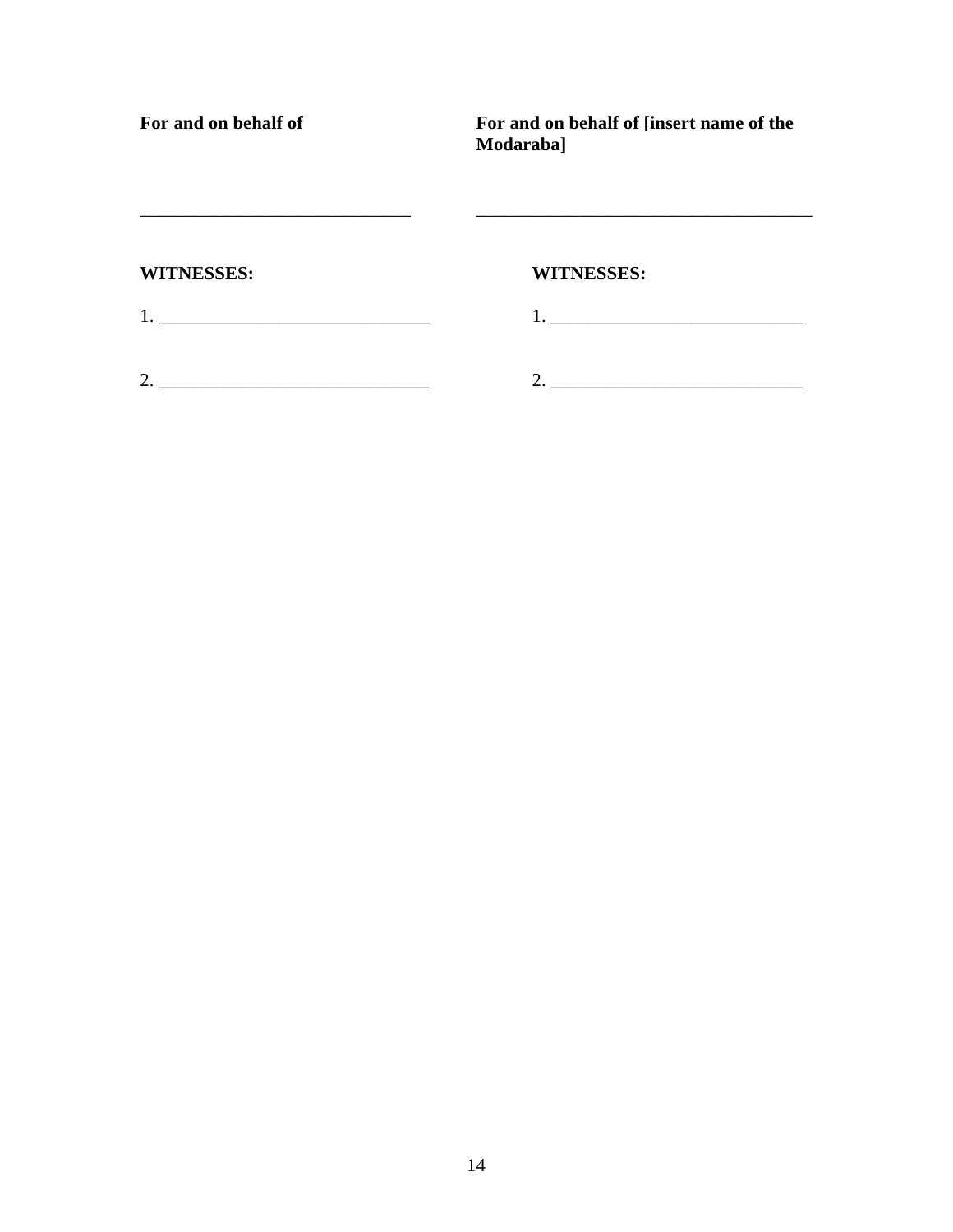**To: \_**\_\_\_\_\_\_\_\_\_\_\_\_\_\_\_ \_\_\_\_\_\_\_\_\_\_\_\_\_\_\_\_\_\_\_

# **AGENCY AGREEMENT**

With reference to the Murabahah Facility Agreement dated , we hereby confirm our agreement to appoint you as our Agent to acquire for our account and benefit goods of the description to be specified in the purchase requisition which shall be issued from time to time, under the following terms and conditions;

**1.** As an Agent of the Institution, you will be responsible to receive the Goods directly from the Supplier (s) from time to time in terms of Purchase Requisition(s) to be duly endorsed by the Modaraba and provide us a declaration confirming acquisition thereof, along with a statement containing relevant details including place of storage.

**2.** The bank shall prepare a Pay Order/Cross cheque, etc in the name of Supplier that will be handed over to the Agent. The supplier will issue an invoice in the name of Bank - Account Client (e.g. '1st Islamic Bank – ABC Company').

**3.** In case of failure on your part to:-

**a)** Acquire goods in terms of this agreement and to refund, in consequence, the amount paid by us (the Institution) therefore, and/or

**b)** Repay the amount, if any, due from you upon a notice of revocation, if any, served by you in the manner provided hereunder; you shall become liable to pay a penalty to the institution by credit to a special Account, separately maintained by the institution, an amount which shall be 5% over the rate announced by SBP for providing short term accommodation to commercial banks, as on the date of such default by you. This amount will be calculated on the entire amount due from you, under this Agency Agreement and for the entire period for which the default subsists. The amount of such penalty shall be utilized by the institution only for the purposes of charity, in its absolute discretion.

**4.** The Modaraba shall have the authority, in its absolute discretion to refuse the disbursement of funds or to revoke this Agency Agreement at any time, subject to a notice in writing served given at least 07 days prior to revocation.

**5.** You may revoke this Agency Agreement by giving a notice in writing of at least 07 days prior to the date of intended revocation, provided that any amount due by you to the Modaraba shall become payable immediately and until such time that any such amount due from you has been discharged in full, this agreement shall not be deemed to have been revoked.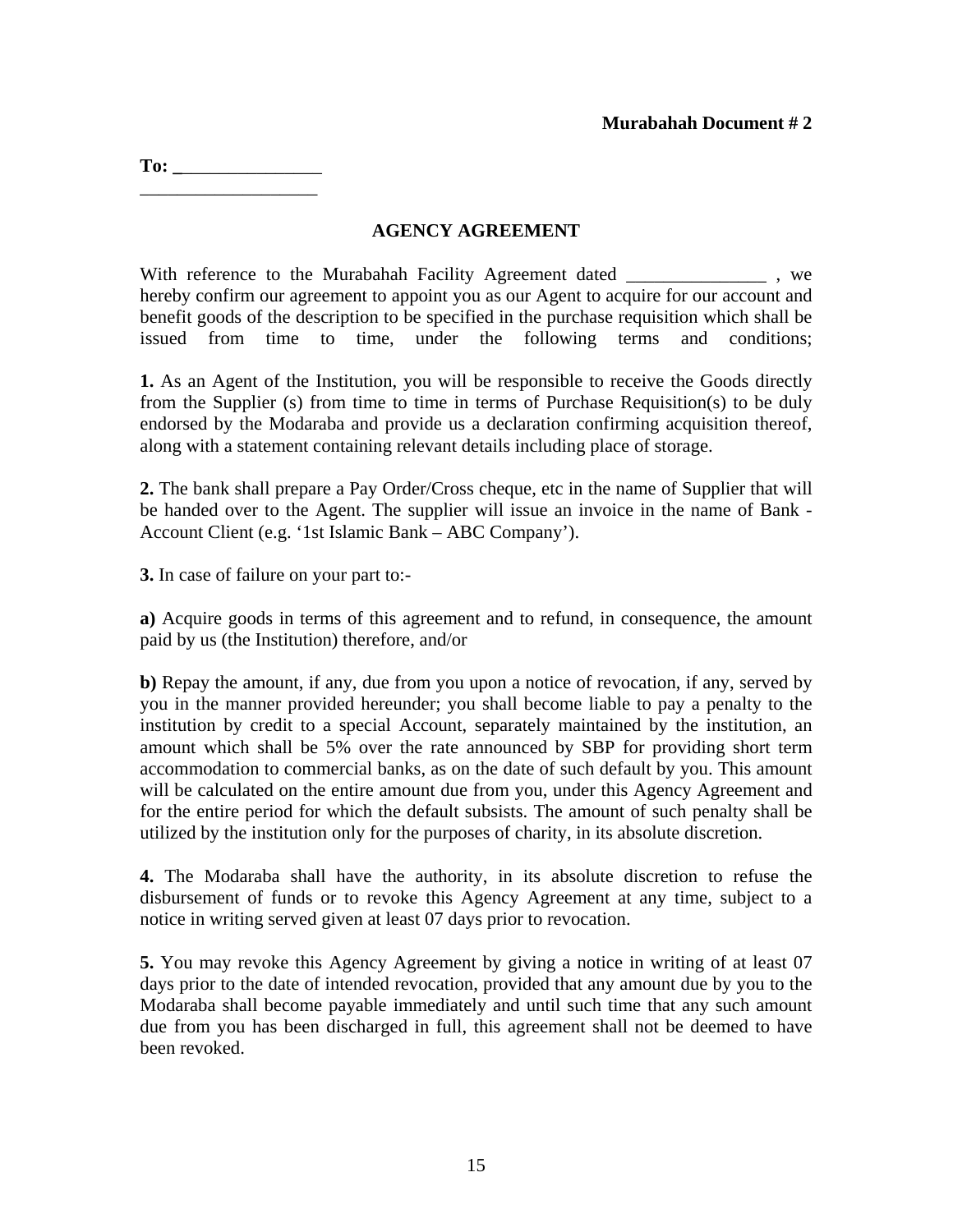**6.** This Agency Agreement shall remain in force until revoked and shall be governed by the prevailing laws of Pakistan and the Murabahah Facility Agreement dated \_\_\_\_\_\_\_\_\_\_\_\_\_\_\_. Any dispute between the parties shall be submitted to a Court/Tribunal of competent jurisdiction in \_\_\_\_\_\_\_\_\_\_.

Kindly signify your acceptance of the foregoing terms and conditions by signing the duplicate.

For and on behalf of (insert name of the Modaraba)

# **AUTHORISED SIGNATORY OF THE MODARABA**

# **AGREED AND ACCEPTED**

For and on behalf of [insert name]

\_\_\_\_\_\_\_\_\_\_\_\_\_\_\_\_\_\_\_\_\_\_\_\_\_\_\_

# **AUTHORISED SIGNATORY OF THE AGENT**

\_\_\_\_\_\_\_\_\_\_\_\_\_\_\_\_\_\_\_\_\_\_\_\_\_\_\_\_\_\_\_\_\_\_\_

# **WITNESSES:**

1. \_\_\_\_\_\_\_\_\_\_\_\_\_\_\_\_ 2. \_\_\_\_\_\_\_\_\_\_\_\_\_\_\_\_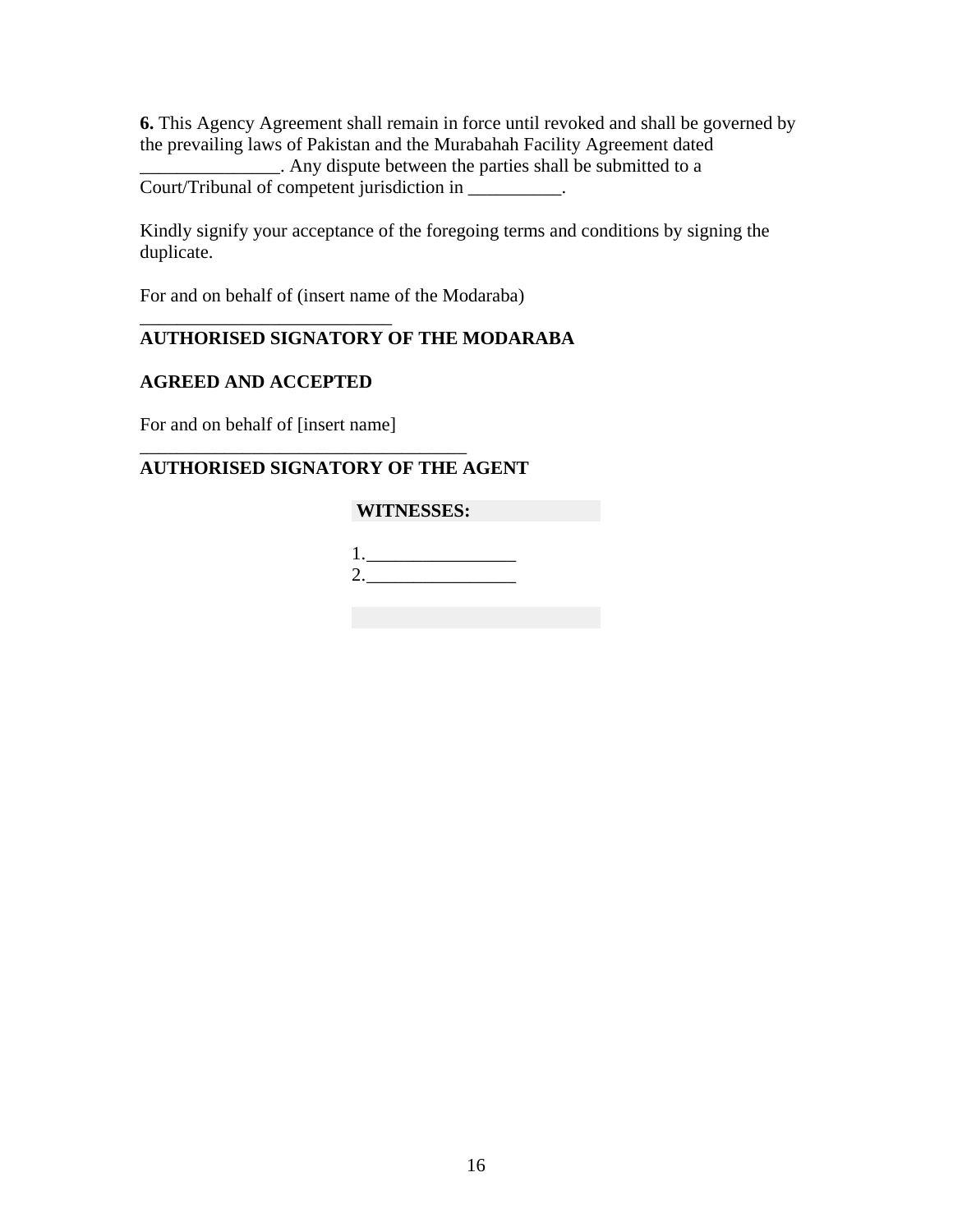#### **PURCHASE REQUISITION**

S. No. Date:

To:

\_\_\_\_\_\_\_\_\_\_\_\_\_\_\_\_\_\_\_\_\_\_\_\_\_\_\_ [Insert name and address of the Modaraba]

Dear Sirs,

\_\_\_\_\_\_\_\_\_\_\_\_\_\_\_\_\_\_\_\_\_\_\_\_\_\_\_ \_\_\_\_\_\_\_\_\_\_\_\_\_\_\_\_\_\_\_\_\_\_\_\_\_\_\_

# **PURCHASE REQUISITION FOR PURCHASE OF THE GOODS MURABAHA FACILITY AGREEMENT DATED**

**(1)** Please refer to the Murabahah Facility Agreement dated [\_\_\_\_\_\_] (the **"Agreement"**) between [insert name of the Client] (the **"Client"**) (of the first part) and [insert name of the Institution] (the "Institution") (of the second part).

**(2)** All terms defined in the Agreement bear the same meanings herein.

**(3)** The Client hereby requests you to purchase the Goods from the Suppliers as per the provisions of the Agreement as follows:

**(a)** Goods as detailed in Murabahah Document # 3/2:

**(b)** Cost Price: \_\_\_\_\_\_\_\_\_\_\_\_\_\_\_\_\_\_\_\_

**(c)** Value Date: \_\_\_\_\_\_\_\_\_\_\_\_\_\_\_\_\_\_\_

**(4)** Please make arrangements to pay the Cost Price to the account of \_\_\_\_\_\_\_\_\_\_\_\_\_\_\_on the Value Date in immediately available funds.

**(5)** All the terms and conditions of the Agreement shall form an integral part of this Requisition.

Yours faithfully,

\_\_\_\_\_\_\_\_\_\_\_\_\_\_\_\_

For and on Behalf of the Client

\_\_\_\_\_\_\_\_\_\_\_\_\_\_\_\_\_\_\_\_\_\_

\_\_\_\_\_\_\_\_\_\_\_\_\_\_\_\_\_\_\_\_\_\_\_\_\_\_\_\_\_\_\_\_\_\_\_\_\_\_\_\_\_\_\_\_\_\_\_\_\_\_\_\_\_\_\_\_\_\_\_\_\_\_\_\_\_\_\_\_\_\_\_\_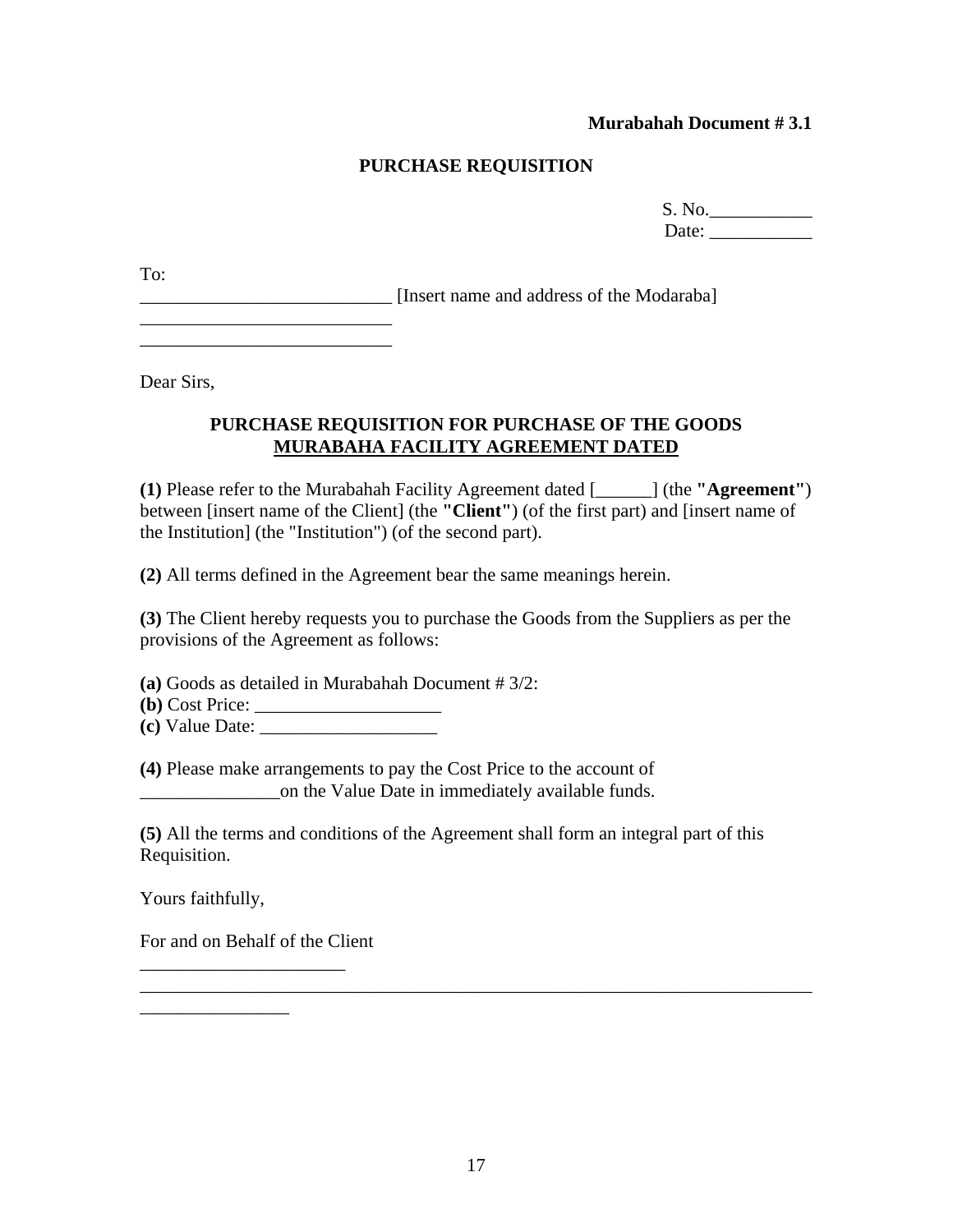# **MODARABA 'S INSTRUCTIONS**

No. \_\_\_\_\_\_\_\_\_\_\_\_\_ Date: \_\_\_\_\_\_\_\_\_\_\_\_\_

Dear Sir,

You are hereby instructed to execute the aforesaid Purchase Requisition for and on our behalf in the manner, to the extent and for the Goods stipulated therein.

For and on Behalf of

\_\_\_\_\_\_\_\_\_\_\_\_\_\_\_\_\_\_\_\_\_\_ (Insert Institution's name)

\_\_\_\_\_\_\_\_\_\_\_\_\_\_\_\_\_\_\_\_\_ \_\_\_\_\_\_\_\_\_\_\_\_\_\_\_\_\_\_\_\_\_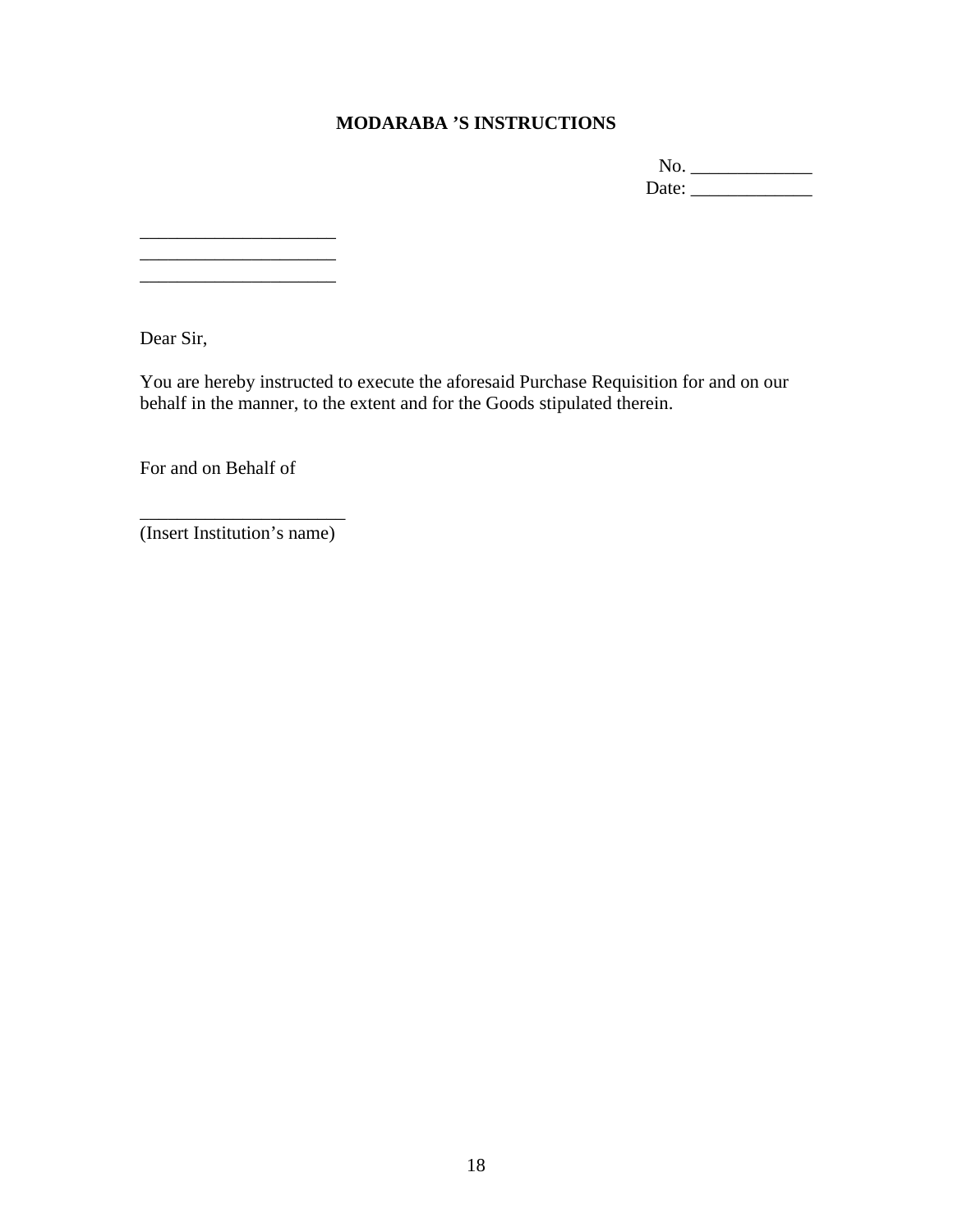# **DETAILS OF GOODS TO BE PURCHASED (To be attached to Purchase Requisition)**

\_\_\_\_\_\_\_\_\_\_\_\_\_\_\_\_\_\_\_\_\_\_\_\_\_\_\_\_\_\_\_\_\_\_\_\_\_\_\_\_\_\_\_\_\_\_\_\_\_\_\_\_\_\_\_\_\_\_\_\_\_\_\_\_\_\_\_\_\_\_

Name of Supplier : \_\_\_\_\_\_\_\_\_\_\_\_\_\_\_\_\_\_\_\_\_\_\_\_\_\_\_\_ Date:\_\_\_\_\_\_\_\_\_\_\_\_

Address: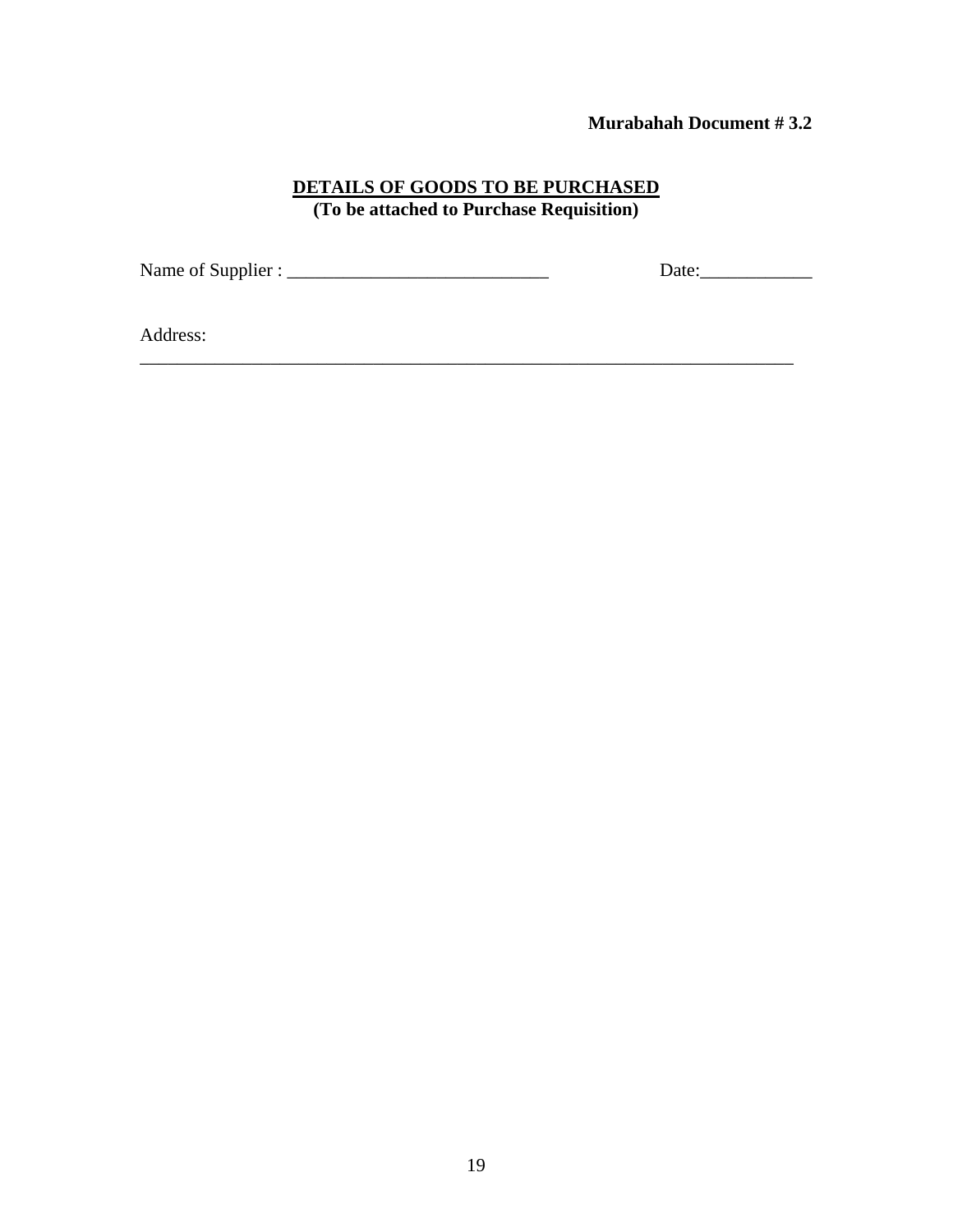# **R E C E I P T**

# Received with thanks **Pay Order/Cross cheque, in the name of Supplier** from

| branch,   | amounting | to | $\text{Rs.}$ |     |      |                                                       |    | (Rupees) |
|-----------|-----------|----|--------------|-----|------|-------------------------------------------------------|----|----------|
|           |           |    |              |     |      | only) for the purchase of goods in respect of which a |    |          |
| Quotation | dated     |    |              | has | been | issued                                                | hv | M/s.     |

In the event of failure on the part of the Supplier to supply the said goods within the period specified in the Purchase Requisition, I/We undertake and agree to refund/reimburse the full amount of Rs.\_\_\_\_\_\_\_\_\_\_\_\_\_ and all cost and consequences under and in terms of the Agency Agreement.

For and on behalf of [Insert name of the Agent)

\_\_\_\_\_\_\_\_\_\_\_\_\_\_\_\_\_\_\_\_\_\_

Authorized Signatory

Date: \_\_\_\_\_\_\_\_\_\_\_\_\_\_\_\_\_\_\_\_\_\_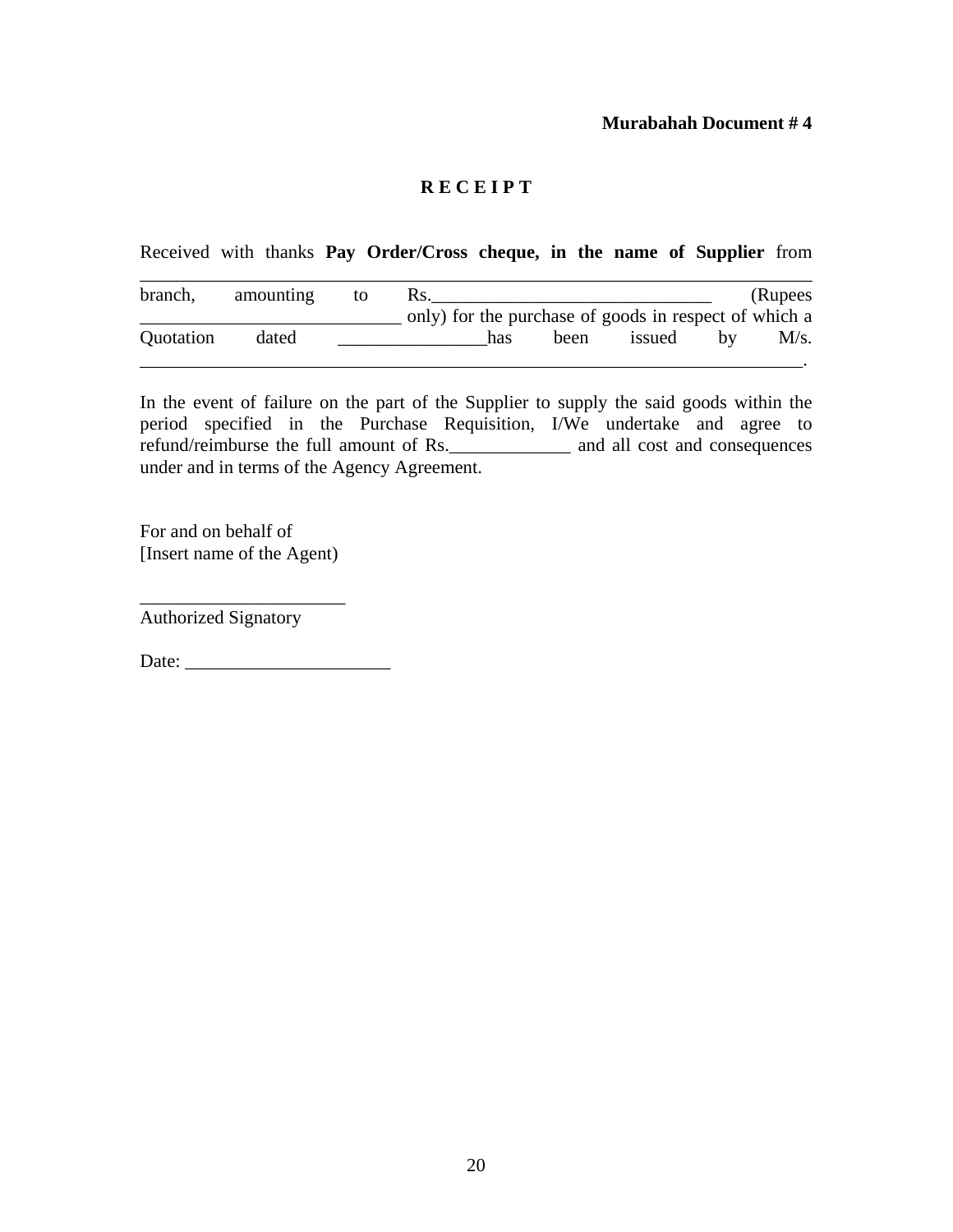#### **DECLARATION**

# **(PART-I) CONFIRMATION OF GOODS PURCHASED**

Date: \_\_\_\_\_\_\_\_\_\_\_\_\_\_\_

Messrs. \_\_\_\_\_\_\_\_\_\_\_\_\_\_\_\_\_\_\_\_\_\_\_\_\_

With reference to the Agency Agreement dated \_\_\_\_\_\_\_\_\_\_ and the Institution's instructions contained in Murabahah Document # 3/1, we hereby declare and certify that acting as your Agent, we have delivered the payment order/ Cross Cheque given by your good selves to M/s  $\Delta t$  and purchased on your behalf the Goods as detailed in Murabahah Document # 3/2).

Further the Goods are in my/our possession at the following address:

Copies of bill/cash memo/invoice issued in the name of " $\sim$  Company" by M/s. example are attached.

For and on behalf of [insert Agent's name]

#### \_\_\_\_\_\_\_\_\_\_\_\_\_\_\_\_\_\_\_\_\_\_\_\_ **AUTHORISED SIGNATORY**

# **(Part-II) OFFER TO PURCHASE**

I/We offer to purchase the above Goods from you for a Contract Price of Rs.

\_\_\_\_\_\_\_\_\_\_\_\_\_\_\_\_\_\_\_\_\_\_ (Rupees \_\_\_\_\_\_\_\_\_\_\_\_\_\_\_\_\_\_\_\_\_\_\_\_\_\_\_\_\_\_\_\_\_\_\_\_\_\_\_\_ only).

I/We undertake to pay the Contract Price referred to above in lump sum on \_\_\_\_\_\_\_, or in \_\_\_\_\_\_\_\_\_\_installments, if agreed by the Institution, as per the attached schedule (Murabahah Document # 6).

For and on behalf of [Insert Agent's name]

# **AUTHORISED SIGNATORY**

Date: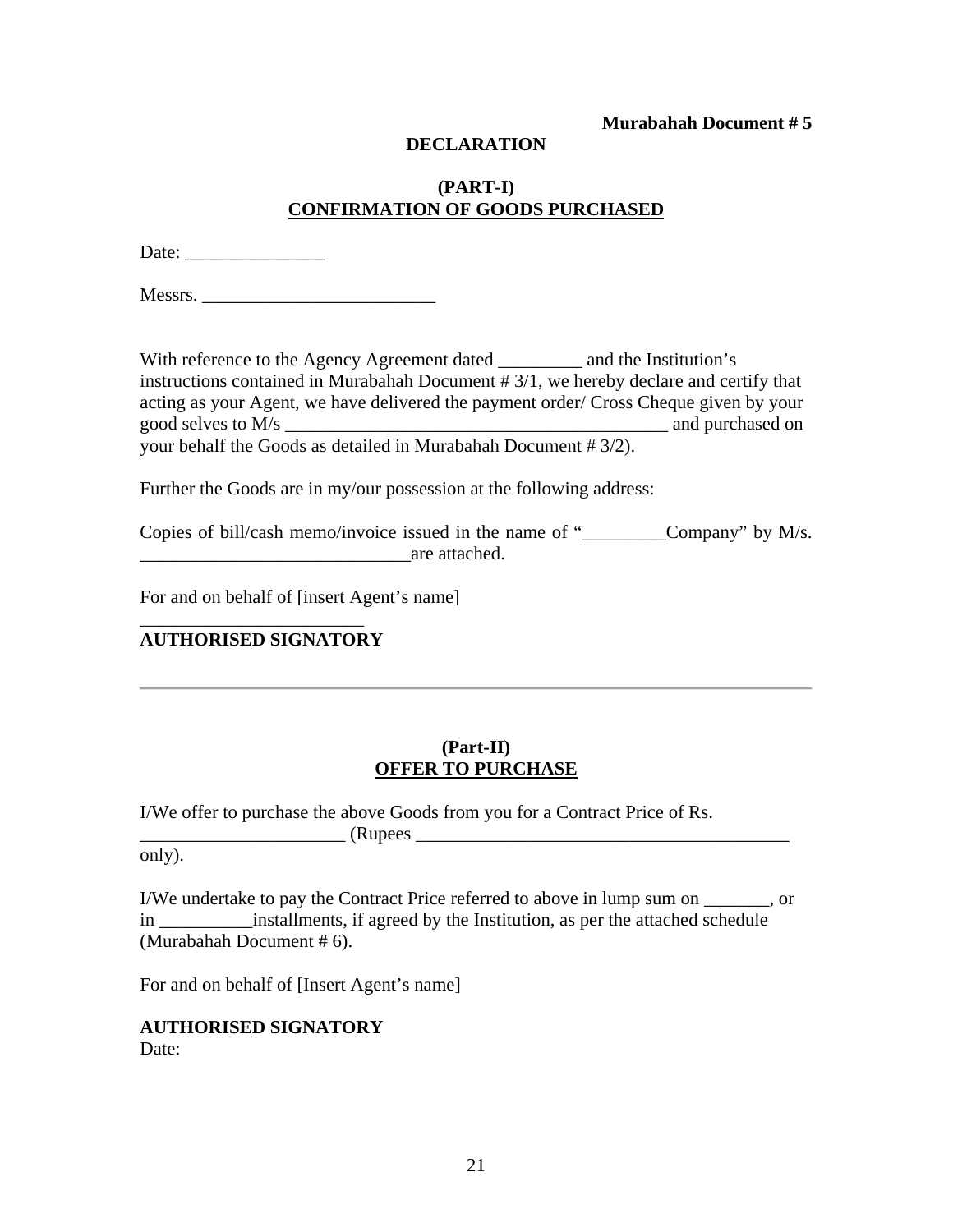# **(Part-III)**

# **MODARABA 'S ACCEPTANCE**

We have accepted your offer and have sold the above-mentioned Goods to you on the following terms and conditions.

**1)** The Contract Price is Pak Rs.\_\_\_\_\_\_\_\_\_ (Rupees only) comprising cost incurred Rs.\_\_\_\_\_\_\_\_\_ , plus Profit Rs. \_\_\_\_\_\_\_\_\_\_ (Rupees\_\_\_\_\_\_\_\_\_\_\_\_\_\_\_\_\_\_\_\_\_\_\_\_\_\_\_).

**2)** The Contract Price stated above shall be payable in lump sum on \_\_\_\_\_\_\_\_\_\_ or in \_\_\_\_\_installments, as per the attached schedule (Murabahah Document # 6).

For and on behalf of [Insert name of the Institution]

Date: Date:

\_\_\_\_\_\_\_\_\_\_\_\_\_\_\_\_\_\_\_\_\_\_ \_\_\_\_\_\_\_\_\_\_\_\_\_\_\_\_\_\_\_\_\_\_ **AUTHORISED SIGNATORY AUTHORISED SIGNATORY**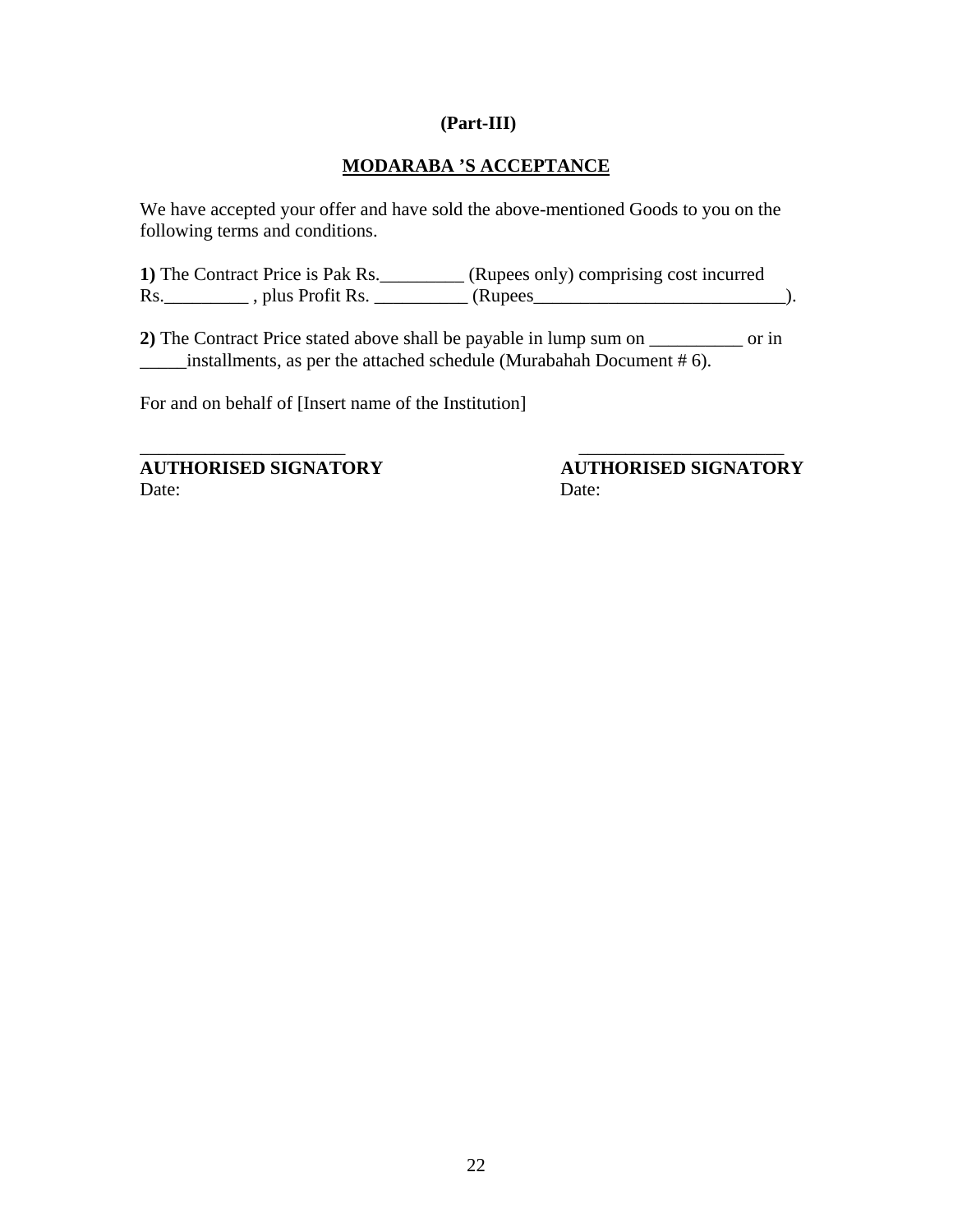# **SCHEDULE OF PAYMENTS OF CONTRACT PRICE**

| Payment Date | <b>Installment Amount</b> |
|--------------|---------------------------|
|              |                           |